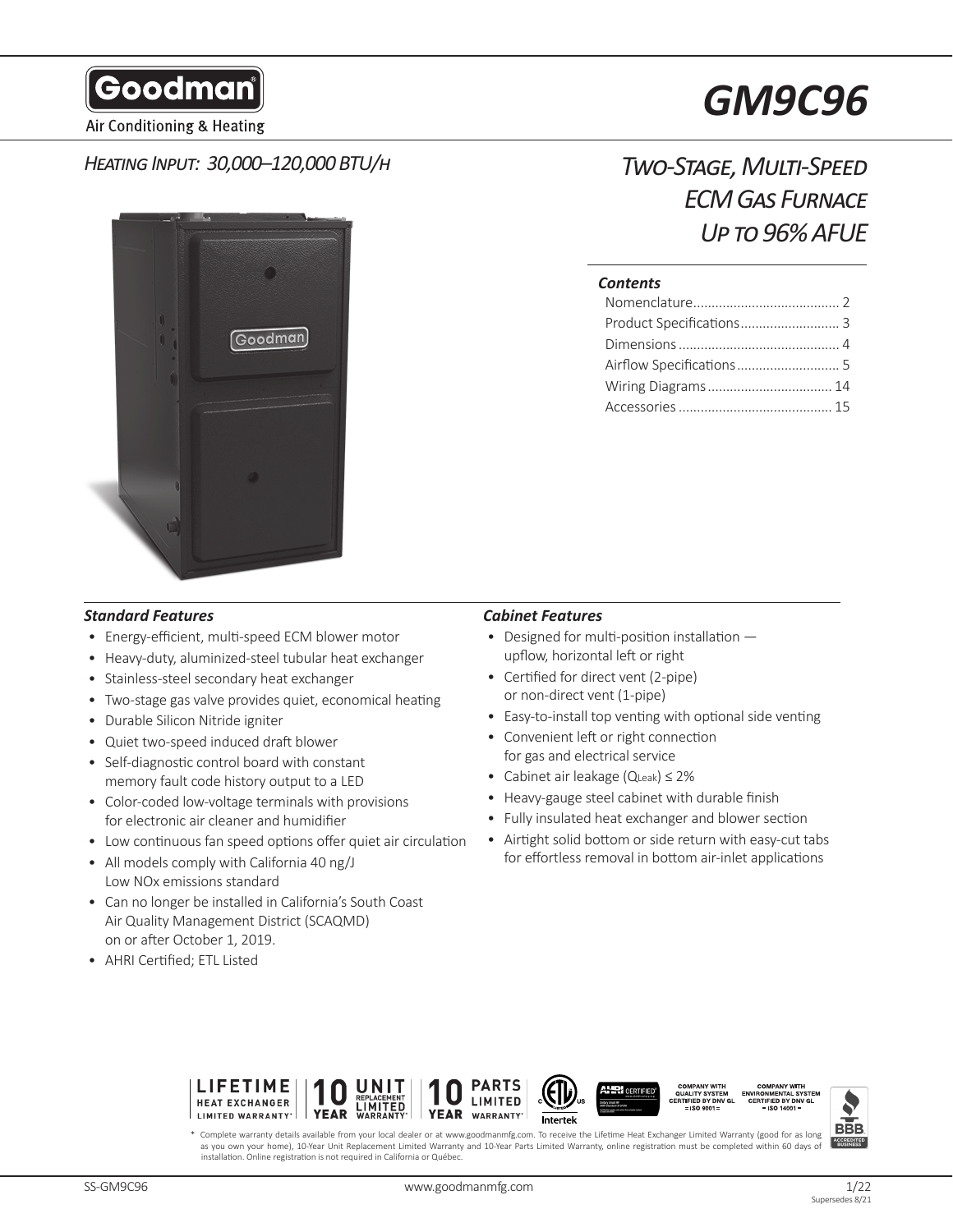|                            | G            | M              | 9              | c | 96  | 040   | 4  | C  | ∗                | $**$       |                                                                  |
|----------------------------|--------------|----------------|----------------|---|-----|-------|----|----|------------------|------------|------------------------------------------------------------------|
|                            | $\mathbf{1}$ | $\overline{2}$ | $\overline{3}$ | 4 | 5,6 | 7,8,9 | 10 | 11 | 12               | 13,14      |                                                                  |
| <b>BRAND</b>               |              |                |                |   |     |       |    |    |                  |            | <b>ENGINEERING</b>                                               |
| G- Goodman® Brand          |              |                |                |   |     |       |    |    |                  |            | Major/Minor Revisions<br>A - Initial Release<br>B - 1st Revision |
| <b>CONFIGURATION</b>       |              |                |                |   |     |       |    |    |                  |            | <b>NOX</b>                                                       |
| M- Upflow/Horizontal       |              |                |                |   |     |       |    |    |                  |            | $N = 240$ NG/J NOx                                               |
| C- Downflow/Horizontal     |              |                |                |   |     |       |    |    |                  |            | $X = 40$ NG/J NOx                                                |
| <b>MOTOR</b>               |              |                |                |   |     |       |    |    |                  |            | <b>CABINET WIDTH</b>                                             |
| 9 - Nine Speed ECM         |              |                |                |   |     |       |    |    |                  |            | A-14"<br>$C - 21"$                                               |
|                            |              |                |                |   |     |       |    |    |                  |            | $B - 17\frac{1}{2}$<br>$D - 24\frac{1}{2}$                       |
| <b>GAS VALVE</b>           |              |                |                |   |     |       |    |    |                  |            | <b>MAXIMUM CFM</b>                                               |
| C-2 Stage                  |              |                |                |   |     |       |    |    |                  | 3-1200 CFM | 4-1600 CFM                                                       |
|                            |              |                |                |   |     |       |    |    |                  |            | 5-2000 CFM                                                       |
| <b>AFUE</b>                |              |                |                |   |     |       |    |    |                  |            | MBTU/H                                                           |
| 80-80% AFUE<br>92-92% AFUE |              |                |                |   |     |       |    |    | 030-30,000 BTU/h |            | 080-80,000 BTU/h                                                 |
| 96-96% AFUE<br>97-97% AFUE |              |                |                |   |     |       |    |    | 040-40,000 BTU/h |            | 100-100,000 BTU/h                                                |
|                            |              |                |                |   |     |       |    |    |                  |            |                                                                  |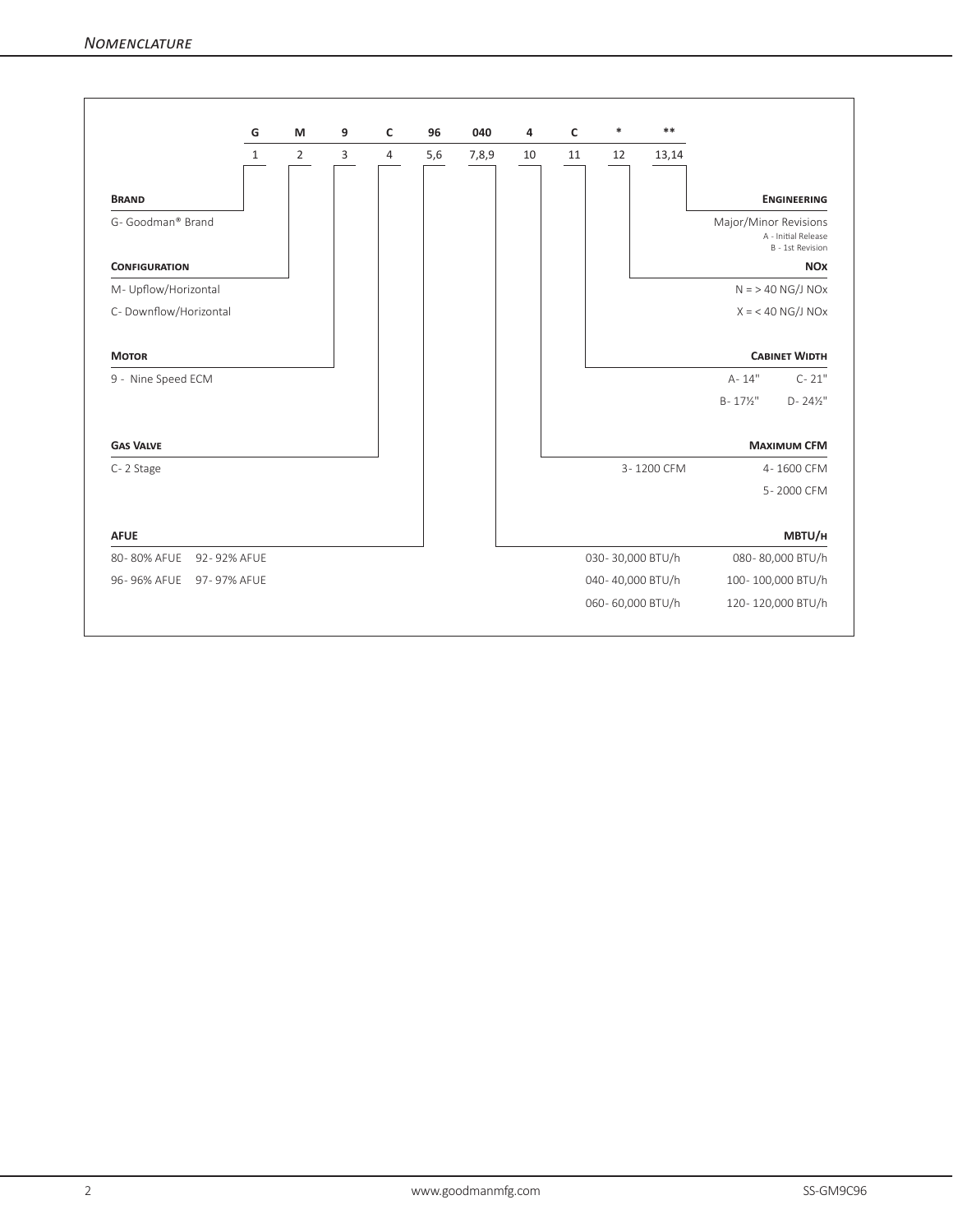|                                      | GM9C96<br>0303ANA                                       | <b>GM9C96</b>                                           | <b>GM9C96</b><br>0403ANA 0603ANA 0603BNA                | GM9C96                               | <b>GM9C96</b><br><b>0803BNA</b>             | <b>GM9C96</b>                        | <b>GM9C96</b>                               | <b>GM9C96</b><br>0804CNA 1004CNA 1005CNA 1205DNA                 | <b>GM9C96</b>                                             |
|--------------------------------------|---------------------------------------------------------|---------------------------------------------------------|---------------------------------------------------------|--------------------------------------|---------------------------------------------|--------------------------------------|---------------------------------------------|------------------------------------------------------------------|-----------------------------------------------------------|
| <b>HEATING DATA</b>                  |                                                         |                                                         |                                                         |                                      |                                             |                                      |                                             |                                                                  |                                                           |
| High Fire Input <sup>1</sup>         | 30,000                                                  | 40,000                                                  | 60,000                                                  | 60,000                               | 80,000                                      | 80,000                               | 100,000                                     | 100,000                                                          | 120,000                                                   |
| High Fire Output <sup>1</sup>        | 28,800                                                  | 38,400                                                  | 57,600                                                  | 57,600                               | 76.800                                      | 76.800                               | 96.000                                      | 96,000                                                           | 115,200                                                   |
| Low-Fire Input <sup>1</sup>          | 21,000                                                  | 28,000                                                  | 42,000                                                  | 42,000                               | 56,000                                      | 56,000                               | 70,000                                      | 70,000                                                           | 84,000                                                    |
| Low-Fire Output <sup>1</sup>         | 20,160                                                  | 26,880                                                  | 40,320                                                  | 40,320                               | 53,760                                      | 53,760                               | 67,200                                      | 67,200                                                           | 80,640                                                    |
| AFUE <sup>2</sup>                    | 96                                                      | 96                                                      | 96                                                      | 96                                   | 96                                          | 96                                   | 96                                          | 96                                                               | 96                                                        |
| Temp. Rise Range (°F)                | $20 - 50$                                               | $20 - 50$                                               | $30 - 60$                                               | $35 - 65$                            | $35 - 65$                                   | $25 - 55$                            | $35 - 65$                                   | $35 - 65$                                                        | $35 - 65$                                                 |
| Vent Diameter <sup>3</sup>           | $2" - 3"$                                               | $2" - 3"$                                               | $2" - 3"$                                               | $2" - 3"$                            | $2" - 3"$                                   | $2" - 3"$                            | $2" - 3"$                                   | $2" - 3"$                                                        | $2" - 3"$                                                 |
| No. of Burners                       | $\overline{2}$                                          | $\overline{2}$                                          | 3                                                       | 3                                    | $\overline{4}$                              | 4                                    | 5                                           | 5                                                                | 6                                                         |
| <b>CIRCULATOR BLOWER</b>             |                                                         |                                                         |                                                         |                                      |                                             |                                      |                                             |                                                                  |                                                           |
| Available AC @ 0.5" ESP              | $1.5 - 2$                                               | $1.5 - 3$                                               | $1.5 - 3$                                               | $1.5 - 3$                            | $1.5 - 3$                                   | $2.5 - 4$                            | $1.5 - 4$                                   | $3 - 5$                                                          | $3 - 5$                                                   |
| Size $(D \times W)$                  | $11" \times 6"$                                         | $11''$ x $6''$                                          | $11''$ x $6''$                                          | $11" \times 8"$                      | $11" \times 8"$                             | $11" \times 10"$                     | $11" \times 10"$                            | $11" \times 10"$                                                 | $11" \times 11"$                                          |
| Horsepower @ 1075 RPM                | 1/2                                                     | 1/2                                                     | 1/2                                                     | 1/2                                  | 1/2                                         | 3/4                                  | $\mathbf{1}$                                | $\mathbf{1}$                                                     | $\mathbf{1}$                                              |
| Speed                                | 9                                                       | 9                                                       | 9                                                       | 9                                    | 9                                           | 9                                    | 9                                           | 9                                                                | 9                                                         |
| FILTER SIZE (IN <sup>2</sup> ) (QTY) | $(1)$ 16 x 25<br>(side) or<br>$(1)$ 14 x 25<br>(bottom) | $(1)$ 16 x 25<br>(side) or<br>$(1)$ 14 x 25<br>(bottom) | $(1)$ 16 x 25<br>(side) or<br>$(1)$ 14 x 25<br>(bottom) | $(1)$ 16 x 25<br>(side or<br>bottom) | $(1)$ 16 $\times$ 25<br>(side or<br>bottom) | $(1)$ 16 x 25<br>(side or<br>bottom) | $(1)$ 16 $\times$ 25<br>(side or<br>bottom) | $(1)$ 20 $\times$ 25<br>(bottom)<br>or $(2)$ 16 x<br>$25$ (side) | $(1)$ 20 x 25<br>(bottom)<br>or $(2)$ 16 x<br>$25$ (side) |
| <b>ELECTRICAL DATA</b>               |                                                         |                                                         |                                                         |                                      |                                             |                                      |                                             |                                                                  |                                                           |
| Min. Circuit Ampacity <sup>4</sup>   | 8.6                                                     | 8.6                                                     | 8.6                                                     | 8                                    | 8                                           | 11.6                                 | 13.3                                        | 13.3                                                             | 13.3                                                      |
| Max. Overcurrent (amps) <sup>5</sup> | 15                                                      | 15                                                      | 15                                                      | 15                                   | 15                                          | 15                                   | 20                                          | 20                                                               | 20                                                        |
| <b>SHIPPING WEIGHT (LBS)</b>         | 106                                                     | 106                                                     | 110                                                     | 115                                  | 118                                         | 123                                  | 140                                         | 140                                                              | 154                                                       |

<sup>1</sup> Natural Gas BTU/h

² DOE AFUE based upon Isolated Combustion System (ICS)

<sup>3</sup> Installer must supply one or two PVC pipes: one for combustion air (optional) and one for the flue outlet (required). Vent pipe must be either 2" or 3" in diameter, depending upon furnace input, number of elbows, length of run and installation (1 or 2 pipes). The optional Combustion Air Pipe is dependent on installation/ code requirements and must be 2" or 3" diameter PVC.

⁴ Minimum Circuit Ampacity = (1.25 x Circulator Blower Amps) + ID Blower amps. Wire size should be determined in accordance with National Electrical Codes. Extensive wire runs will require larger wire sizes.

Maximum Overcurrent Protection Device refers to maximum recommended fuse or circuit breaker size. May use fuses or HACR-type circuit breakers of the same size as noted.

#### **Notes**

• All furnaces are manufactured for use on 115 VAC, 60 Hz, single-phase electrical supply.

• Gas Service Connection ½" FPT

• Important: Size fuses and wires properly and make electrical connections in accordance with the National Electrical Code and/or all existing local codes.

• For bottom return: Failure to unfold flanges may reduce airflow by up to 18%. This could result in performance and noise issues.

• For servicing or cleaning, a 24" front clearance is required. Unit connections (electrical, flue and drain) may necessitate greater clearances than the minimum clearances listed above. In all cases, accessibility clearance must take precedence over clearances from the enclosure where accessibility clearances are greater.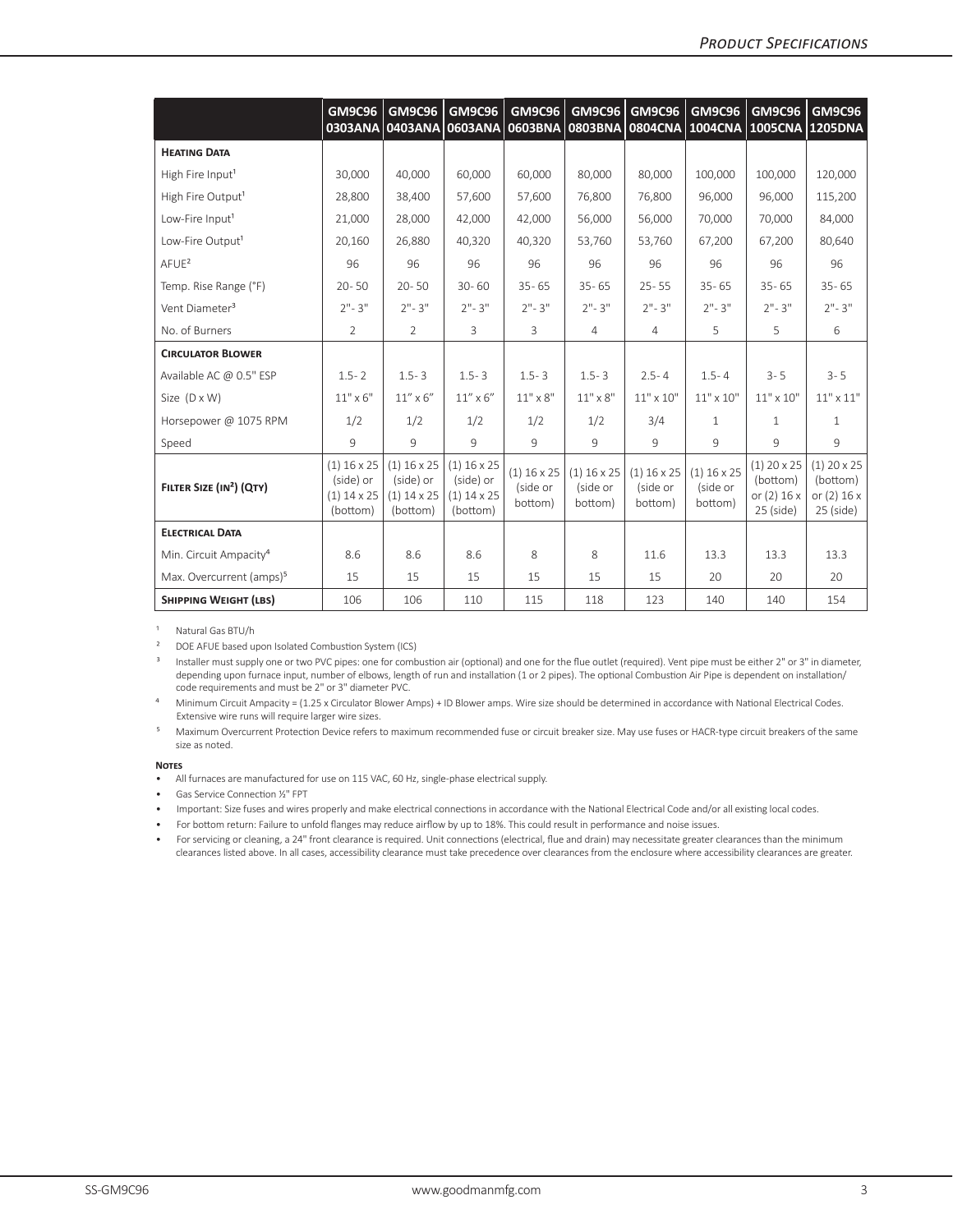

|               |                 | <b>AIR</b><br><b>DISCHARGE</b> |                   |                 | <b>AIR</b><br><b>RETURN</b> |
|---------------|-----------------|--------------------------------|-------------------|-----------------|-----------------------------|
| <b>MODEL</b>  | A               | B                              | C                 | D               | E                           |
| GM9C960303ANA | 14"             | $12\frac{1}{2}$                | $10\frac{1}{2}$   | $8\frac{5}{8}$  | $10\%$ "                    |
| GM9C960403ANA | 14''            | $12\frac{1}{2}$                | $10\frac{1}{2}$   | $8\%$ "         | $10\%$ "                    |
| GM9C960603ANA | 14''            | $12\frac{1}{2}$                | $10\frac{1}{2}$   | $8\%$ "         | $10\%$ "                    |
| GM9C960603BNA | $17\frac{1}{2}$ | 16"                            | $13\%$ "          | $12\%$ "        | $13\%$ "                    |
| GM9C960803BNA | $17\frac{1}{2}$ | 16''                           | $13\%$ "          | $12\frac{1}{8}$ | $13\%$ "                    |
| GM9C960804CNA | 21"             | $19\%$ "                       | $17\frac{3}{8}$ " | 16"             | $17\frac{1}{2}$             |
| GM9C961004CNA | 21"             | $19\%$ "                       | $17\frac{3}{8}$ " | 16"             | $17\frac{1}{2}$             |
| GM9C961005CNA | 21"             | $19\%$ "                       | $17\frac{3}{8}$ " | 16"             | $17\frac{1}{2}$             |
| GM9C961205DNA | $24\frac{1}{2}$ | 23"                            | $20\%$ "          | 19%"            | $20\%$ "                    |

### *Minimum Clearances to Combustible Materials*

| <b>POSITION</b> | <b>SIDES</b> | <b>REAR</b> | <b>FRONT</b> | <b>BOTTOM</b> | <b>FLUE</b> | TOP         |
|-----------------|--------------|-------------|--------------|---------------|-------------|-------------|
| Upflow          | $\sim$       | $\sim$      | $\bigcap$    |               | $\bigcap$   | $-111$<br>÷ |
| Horizontal      |              | ωH          | $\bigcap$    |               | $\sim$      | 6"          |

C = If placed on combustible floor, the floor MUST be wood ONLY.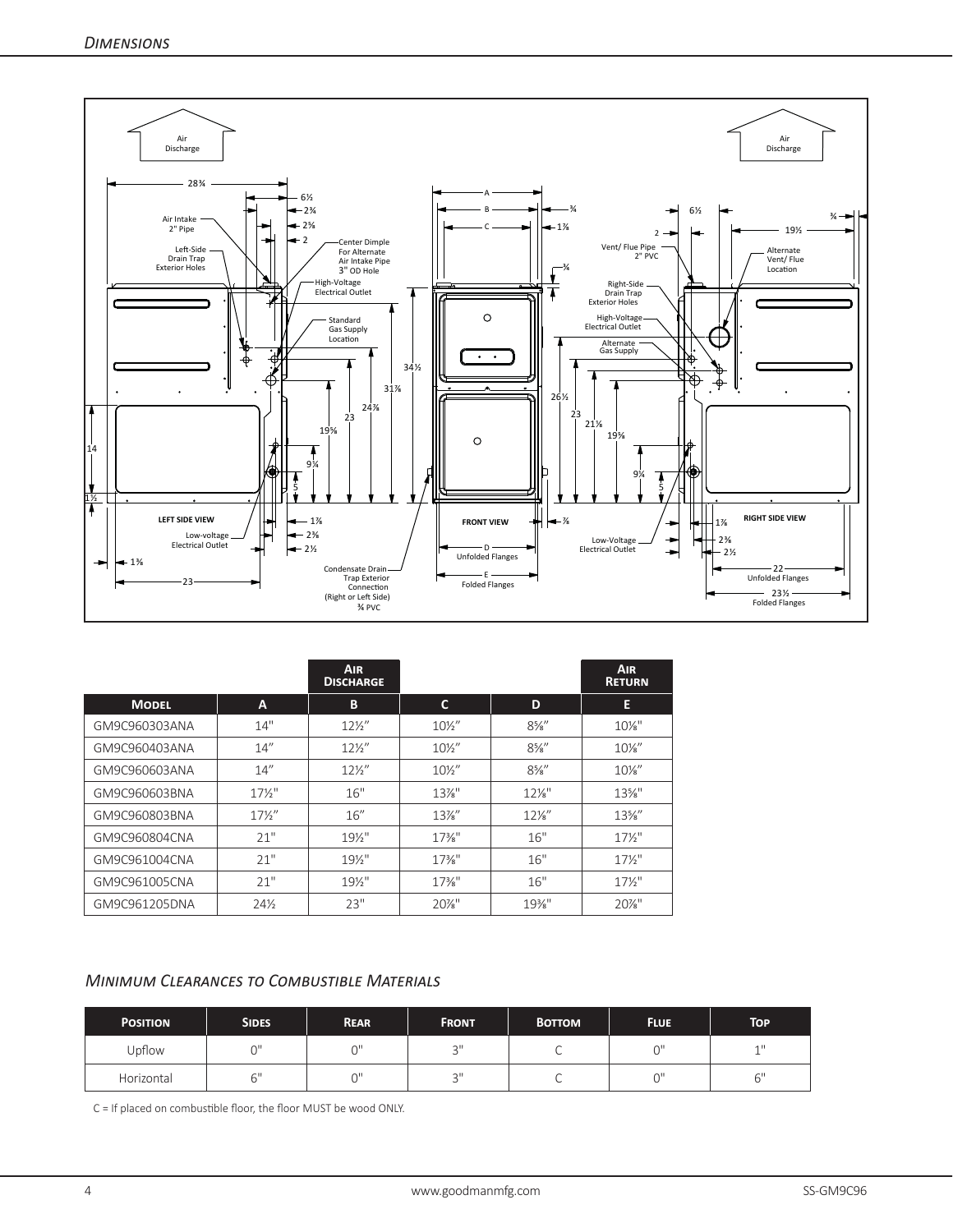| LOW STAGE COOLING AIFLOW<br>EXTERNAL STATIC PRESSURE, (INCHES WATER COLUMN) |               |                  |            |            |            |            |            |            |            |            |  |  |  |
|-----------------------------------------------------------------------------|---------------|------------------|------------|------------|------------|------------|------------|------------|------------|------------|--|--|--|
|                                                                             | THER-         |                  |            |            |            |            |            |            |            |            |  |  |  |
| <b>MODEL</b>                                                                | <b>MOSTAT</b> | TAP#             | 0.1        | 0.2        | 0.3        | 0.4        | 0.5        | 0.6        | 0.7        | 0.8        |  |  |  |
|                                                                             | <b>CALL</b>   |                  | <b>CFM</b> | <b>CFM</b> | <b>CFM</b> | <b>CFM</b> | <b>CFM</b> | <b>CFM</b> | <b>CFM</b> | <b>CFM</b> |  |  |  |
|                                                                             |               | FO1              | 753        | 708        | 663        | 616        | 568        | 513        | 470        | 423        |  |  |  |
|                                                                             |               | F <sub>02</sub>  | 915        | 883        | 845        | 809        | 773        | 730        | 690        | 650        |  |  |  |
|                                                                             |               | F <sub>0</sub> 3 | 529        | 518        | 461        | 394        | 343        | 288        | 223        | N/A        |  |  |  |
|                                                                             |               | F04^             | 880        | 843        | 807        | 768        | 723        | 683        | 643        | 590        |  |  |  |
| *M9C96<br>0303AN                                                            | Y/Y1          | F <sub>0</sub> 5 | 1055       | 1022       | 990        | 959        | 930        | 891        | 858        | 825        |  |  |  |
|                                                                             |               | F06              | 1101       | 1072       | 1040       | 1010       | 980        | 949        | 918        | 881        |  |  |  |
|                                                                             |               | F <sub>0</sub> 7 | 1190       | 1162       | 1134       | 1104       | 1077       | 1042       | 1013       | 982        |  |  |  |
|                                                                             |               | F <sub>08</sub>  | 1183       | 1157       | 1130       | 1103       | 1077       | 1047       | 1018       | 988        |  |  |  |
|                                                                             |               | F09              | 1229       | 1206       | 1178       | 1153       | 1128       | 1100       | 1070       | 1042       |  |  |  |
|                                                                             |               | FO1              | 733        | 691        | 650        | 602        | 553        | 498        | 448        | 402        |  |  |  |
|                                                                             |               | F <sub>02</sub>  | 1051       | 1024       | 996        | 966        | 935        | 907        | 868        | 836        |  |  |  |
|                                                                             |               | F <sub>0</sub> 3 | 665        | 620        | 570        | 517        | 462        | 407        | 359        | 309        |  |  |  |
|                                                                             |               | F04^             | 915        | 881        | 846        | 814        | 780        | 737        | 695        | 652        |  |  |  |
| *M9C96<br>0403AN                                                            | Y/Y1          | F <sub>05</sub>  | 1138       | 1114       | 1092       | 1064       | 1035       | 1006       | 977        | 947        |  |  |  |
|                                                                             |               | F06              | 887        | 855        | 823        | 790        | 751        | 705        | 666        | 608        |  |  |  |
|                                                                             |               | F <sub>0</sub> 7 | 1189       | 1163       | 1138       | 1111       | 1085       | 1059       | 1032       | 1001       |  |  |  |
|                                                                             |               | F <sub>08</sub>  | 1266       | 1243       | 1218       | 1197       | 1172       | 1148       | 1123       | 1099       |  |  |  |
|                                                                             |               | F09              | 1342       | 1324       | 1305       | 1280       | 1263       | 1239       | 1216       | 1193       |  |  |  |
|                                                                             | Y/Y1          | FO1              | 900        | 867        | 830        | 798        | 758        | 718        | 682        | 645        |  |  |  |
|                                                                             |               | F <sub>02</sub>  | 1292       | 1272       | 1248       | 1227       | 1206       | 1184       | 1162       | 1137       |  |  |  |
|                                                                             |               | F <sub>0</sub> 3 | 688        | 649        | 603        | 551        | 499        | 447        | 405        | 359        |  |  |  |
|                                                                             |               | F04^             | 866        | 830        | 797        | 759        | 717        | 675        | 634        | 591        |  |  |  |
| *M9C96<br>0603AN                                                            |               | F <sub>0</sub> 5 | 1223       | 1195       | 1176       | 1149       | 1124       | 1101       | 1074       | 1047       |  |  |  |
|                                                                             |               | F06              | 1037       | 1004       | 975        | 950        | 921        | 886        | 853        | 823        |  |  |  |
|                                                                             |               | F <sub>0</sub> 7 | 1079       | 1053       | 1025       | 1000       | 970        | 941        | 911        | 873        |  |  |  |
|                                                                             |               | F <sub>08</sub>  | 1128       | 1099       | 1075       | 1050       | 1022       | 993        | 965        | 937        |  |  |  |
|                                                                             |               | F09              | 1171       | 1148       | 1124       | 1096       | 1070       | 1045       | 1017       | 988        |  |  |  |
|                                                                             |               | FO1              | 914        | 864        | 815        | 762        | 704        | 654        | 604        | 560        |  |  |  |
|                                                                             |               | F <sub>0</sub> 2 | 1121       | 1083       | 1041       | 996        | 953        | 906        | 861        | 818        |  |  |  |
|                                                                             |               | F <sub>0</sub> 3 | 758        | 696        | 636        | 572        | 512        | 460        | 412        | N/A        |  |  |  |
|                                                                             |               | F04^             | 960        | 917        | 864        | 812        | 764        | 708        | 661        | 614        |  |  |  |
| *M9C96<br>0603BN                                                            | Y/Y1          | F <sub>0</sub> 5 | 1164       | 1123       | 1084       | 1042       | 1003       | 960        | 920        | 871        |  |  |  |
|                                                                             |               | F06              | 1219       | 1180       | 1141       | 1102       | 1062       | 1020       | 978        | 940        |  |  |  |
|                                                                             |               | F <sub>07</sub>  | 1273       | 1240       | 1207       | 1171       | 1128       | 1089       | 1051       | 1012       |  |  |  |
|                                                                             |               | F <sub>08</sub>  | 1307       | 1270       | 1235       | 1198       | 1160       | 1122       | 1083       | 1043       |  |  |  |
|                                                                             |               | F <sub>09</sub>  | 1427       | 1390       | 1362       | 1327       | 1297       | 1260       | 1224       | 1193       |  |  |  |
|                                                                             |               | FO1              | 1205       | 1169       | 1131       | 1091       | 1053       | 1014       | 974        | 934        |  |  |  |
|                                                                             |               | FO <sub>2</sub>  | 1415       | 1385       | 1355       | 1322       | 1291       | 1255       | 1219       | 1186       |  |  |  |
|                                                                             |               | F <sub>0</sub> 3 | 696        | 635        | 568        | 500        | 442        | 390        | 336        | 255        |  |  |  |
|                                                                             |               | F04^             | 1152       | 1112       | 1076       | 1035       | 996        | 954        | 916        | 868        |  |  |  |
| *M9C96<br>0803BN                                                            | Y/Y1          | F <sub>05</sub>  | 1321       | 1287       | 1251       | 1217       | 1181       | 1146       | 1112       | 1072       |  |  |  |
|                                                                             |               | F06              | 901        | 851        | 801        | 746        | 690        | 638        | 587        | 543        |  |  |  |
|                                                                             |               | F <sub>0</sub> 7 | 1112       | 1076       | 1032       | 992        | 949        | 905        | 858        | 819        |  |  |  |
|                                                                             |               | F <sub>08</sub>  | 1290       | 1252       | 1215       | 1182       | 1143       | 1107       | 1071       | 1032       |  |  |  |
|                                                                             |               | F <sub>09</sub>  | 1471       | 1440       | 1409       | 1377       | 1347       | 1314       | 1283       | 1247       |  |  |  |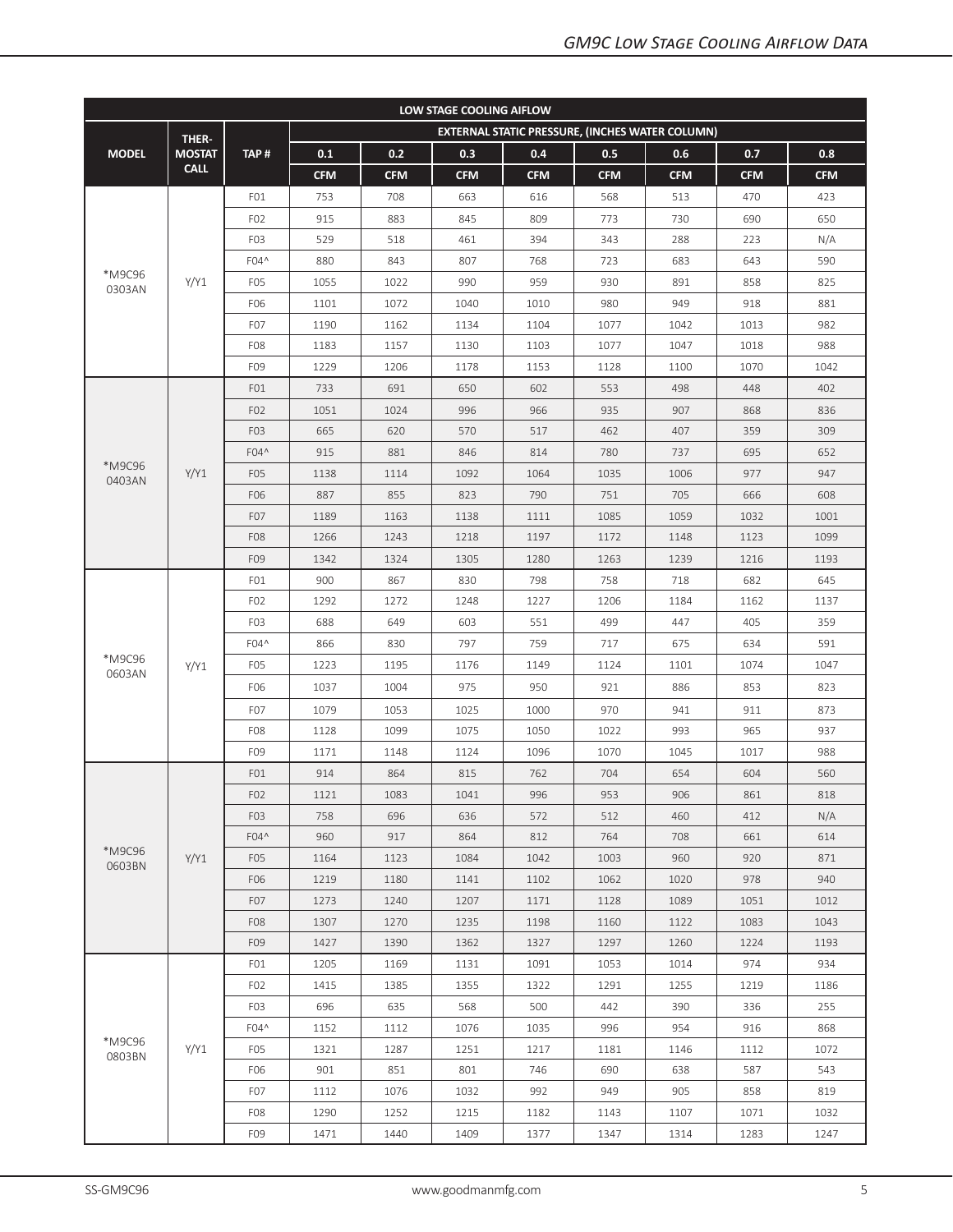| LOW STAGE COOLING AIFLOW |               |                  |            |            |            |            |                                                 |            |            |            |  |  |
|--------------------------|---------------|------------------|------------|------------|------------|------------|-------------------------------------------------|------------|------------|------------|--|--|
|                          | THER-         |                  |            |            |            |            | EXTERNAL STATIC PRESSURE, (INCHES WATER COLUMN) |            |            |            |  |  |
| <b>MODEL</b>             | <b>MOSTAT</b> | TAP#             | 0.1        | 0.2        | 0.3        | 0.4        | 0.5                                             | 0.6        | 0.7        | 0.8        |  |  |
|                          | <b>CALL</b>   |                  | <b>CFM</b> | <b>CFM</b> | <b>CFM</b> | <b>CFM</b> | <b>CFM</b>                                      | <b>CFM</b> | <b>CFM</b> | <b>CFM</b> |  |  |
|                          |               | FO1              | 1289       | 1234       | 1180       | 1122       | 1058                                            | 991        | 917        | 840        |  |  |
|                          |               | F <sub>02</sub>  | 1836       | 1784       | 1741       | 1703       | 1664                                            | 1628       | 1585       | 1537       |  |  |
|                          |               | F <sub>0</sub> 3 | 1297       | 1246       | 1199       | 1142       | 1083                                            | 1020       | 949        | 872        |  |  |
|                          |               | F04^             | 1194       | 1137       | 1079       | 1014       | 948                                             | 873        | 792        | 712        |  |  |
| *M9C96<br>0804CN         | Y/Y1          | F <sub>0</sub> 5 | 1748       | 1696       | 1650       | 1612       | 1574                                            | 1526       | 1478       | 1428       |  |  |
|                          |               | F06              | 1451       | 1399       | 1354       | 1309       | 1256                                            | 1200       | 1142       | 1077       |  |  |
|                          |               | F <sub>0</sub> 7 | 1587       | 1534       | 1489       | 1445       | 1406                                            | 1354       | 1298       | 1244       |  |  |
|                          |               | F <sub>08</sub>  | 1683       | 1633       | 1589       | 1546       | 1502                                            | 1460       | 1406       | 1355       |  |  |
|                          |               | F09              | 1919       | 1890       | 1846       | 1807       | 1771                                            | 1735       | 1694       | 1650       |  |  |
|                          |               | FO1              | 1475       | 1421       | 1369       | 1314       | 1260                                            | 1207       | 1152       | 1097       |  |  |
|                          |               | F <sub>02</sub>  | 1791       | 1741       | 1699       | 1652       | 1609                                            | 1561       | 1513       | 1465       |  |  |
|                          |               | F <sub>0</sub> 3 | 924        | 846        | 767        | 684        | 606                                             | 529        | 463        | 398        |  |  |
|                          |               | F04^             | 1259       | 1197       | 1138       | 1074       | 1015                                            | 947        | 885        | 821        |  |  |
| *M9C96<br>1004CN         | Y/Y1          | F <sub>0</sub> 5 | 1710       | 1660       | 1613       | 1583       | 1517                                            | 1470       | 1421       | 1374       |  |  |
|                          |               | F06              | 1592       | 1536       | 1486       | 1436       | 1383                                            | 1331       | 1281       | 1233       |  |  |
|                          |               | F <sub>0</sub> 7 | 1627       | 1574       | 1524       | 1474       | 1423                                            | 1370       | 1320       | 1271       |  |  |
|                          |               | F <sub>08</sub>  | 1921       | 1879       | 1840       | 1791       | 1751                                            | 1705       | 1656       | 1610       |  |  |
|                          |               | F09              | 2026       | 1981       | 1929       | 1901       | 1858                                            | 1819       | 1773       | 1733       |  |  |
|                          |               | FO1              | 1259       | 1197       | 1138       | 1074       | 1015                                            | 947        | 885        | 821        |  |  |
|                          |               | F <sub>02</sub>  | 1791       | 1741       | 1699       | 1652       | 1609                                            | 1561       | 1513       | 1465       |  |  |
|                          |               | F <sub>0</sub> 3 | 1176       | 1108       | 1044       | 980        | 913                                             | 845        | 779        | 718        |  |  |
|                          |               | F04^             | 1347       | 1286       | 1231       | 1172       | 1115                                            | 1055       | 995        | 933        |  |  |
| *M9C96<br>1005CN         | Y/Y1          | F <sub>0</sub> 5 | 1921       | 1879       | 1840       | 1791       | 1751                                            | 1705       | 1656       | 1610       |  |  |
|                          |               | F06              | 1446       | 1404       | 1335       | 1280       | 1226                                            | 1171       | 1117       | 1062       |  |  |
|                          |               | F <sub>0</sub> 7 | 1618       | 1567       | 1510       | 1460       | 1413                                            | 1364       | 1312       | 1262       |  |  |
|                          |               | F <sub>08</sub>  | 2009       | 1964       | 1918       | 1886       | 1852                                            | 1811       | 1759       | 1722       |  |  |
|                          |               | F09              | 2161       | 2122       | 2084       | 2048       | 2010                                            | 1973       | 1940       | 1914       |  |  |
|                          |               | FO1              | 1766       | 1712       | 1666       | 1612       | 1558                                            | 1506       | 1450       | 1395       |  |  |
|                          |               | F <sub>02</sub>  | 2205       | 2157       | 2110       | 2064       | 2021                                            | 1974       | 1925       | 1879       |  |  |
|                          |               | F <sub>0</sub> 3 | 1118       | 1035       | 952        | 860        | 750                                             | 663        | 590        | 519        |  |  |
|                          |               | F04^             | 1684       | 1620       | 1561       | 1499       | 1438                                            | 1378       | 1318       | 1259       |  |  |
| *M9C96<br>1205DN         | Y/Y1          | F <sub>0</sub> 5 | 2031       | 1981       | 1933       | 1901       | 1850                                            | 1799       | 1750       | 1702       |  |  |
|                          |               | F06              | 1220       | 1145       | 1070       | 995        | 952                                             | 907        | 811        | 725        |  |  |
|                          |               | F <sub>0</sub> 7 | 1357       | 1311       | 1243       | 1175       | 1107                                            | 1021       | 932        | 861        |  |  |
|                          |               | F <sub>08</sub>  | 1906       | 1877       | 1828       | 1778       | 1726                                            | 1674       | 1622       | 1568       |  |  |
|                          |               | F09              | 2454       | 2396       | 2347       | 2296       | 2250                                            | 2202       | 2157       | 2113       |  |  |

• ^ DEFAULT SPEED

• All furnaces ship as high speed for cooling. Installer must adjust blower speed as needed.

• For most jobs, about 400 CFM per ton when cooling is desirable.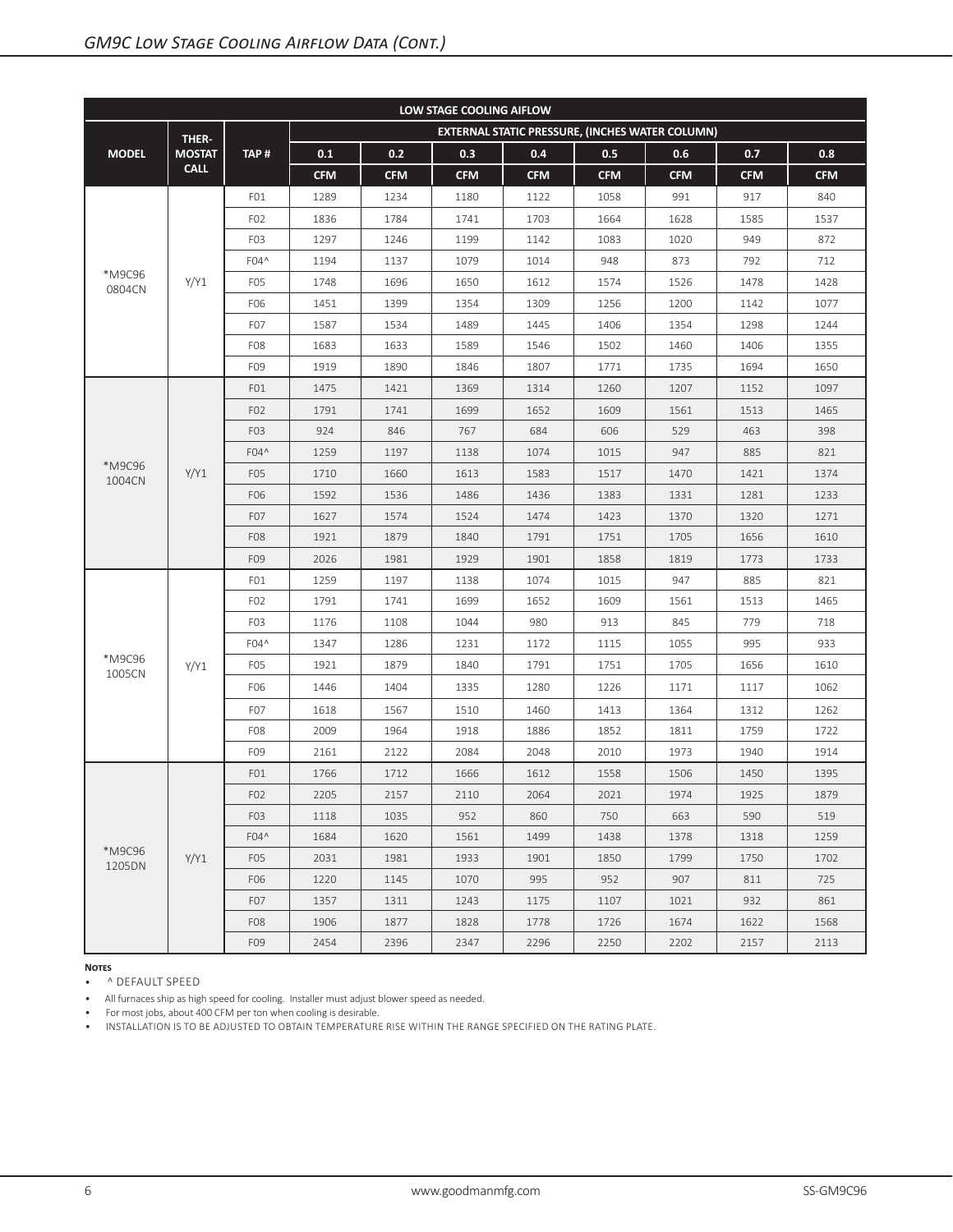| <b>HIGH STAGE COOLING AIFLOW</b> |                |                  |            |            |            |            |                                                        |            |            |            |  |  |
|----------------------------------|----------------|------------------|------------|------------|------------|------------|--------------------------------------------------------|------------|------------|------------|--|--|
|                                  | THER-          |                  |            |            |            |            | <b>EXTERNAL STATIC PRESSURE, (INCHES WATER COLUMN)</b> |            |            |            |  |  |
| <b>MODEL</b>                     | <b>MOSTAT</b>  | TAP#             | 0.1        | 0.2        | 0.3        | 0.4        | 0.5                                                    | 0.6        | 0.7        | 0.8        |  |  |
|                                  | <b>CALL</b>    |                  | <b>CFM</b> | <b>CFM</b> | <b>CFM</b> | <b>CFM</b> | <b>CFM</b>                                             | <b>CFM</b> | <b>CFM</b> | <b>CFM</b> |  |  |
|                                  |                | FO1              | 753        | 708        | 663        | 616        | 568                                                    | 513        | 470        | 423        |  |  |
|                                  |                | F <sub>02</sub>  | 915        | 883        | 845        | 809        | 773                                                    | 730        | 690        | 650        |  |  |
|                                  |                | F <sub>0</sub> 3 | 529        | 518        | 461        | 394        | 343                                                    | 288        | 223        | N/A        |  |  |
|                                  |                | F <sub>04</sub>  | 880        | 843        | 807        | 768        | 723                                                    | 683        | 643        | 590        |  |  |
| *M9C96<br>0303AN                 | Y2             | F05^             | 1055       | 1022       | 990        | 959        | 930                                                    | 891        | 858        | 825        |  |  |
|                                  |                | F06              | 1101       | 1072       | 1040       | 1010       | 980                                                    | 949        | 918        | 881        |  |  |
|                                  |                | F <sub>0</sub> 7 | 1190       | 1162       | 1134       | 1104       | 1077                                                   | 1042       | 1013       | 982        |  |  |
|                                  |                | F <sub>08</sub>  | 1183       | 1157       | 1130       | 1103       | 1077                                                   | 1047       | 1018       | 988        |  |  |
|                                  |                | F09              | 1229       | 1206       | 1178       | 1153       | 1128                                                   | 1100       | 1070       | 1042       |  |  |
|                                  |                | FO1              | 733<br>691 |            | 650        | 602        | 553                                                    | 498        | 448        | 402        |  |  |
|                                  |                | F <sub>02</sub>  | 1051       | 1024       | 996        | 966        | 935                                                    | 907        | 868        | 836        |  |  |
|                                  |                | F <sub>0</sub> 3 | 665        | 620        | 570        | 517        | 462                                                    | 407        | 359        | 309        |  |  |
|                                  |                | F <sub>04</sub>  | 915        | 881        | 846        | 814        | 780                                                    | 737        | 695        | 652        |  |  |
| *M9C96<br>0403AN                 | Y2             | F05^             | 1138       | 1114       | 1092       | 1064       | 1035                                                   | 1006       | 977        | 947        |  |  |
|                                  |                | F06              | 887        | 855        | 823        | 790        | 751                                                    | 705        | 666        | 608        |  |  |
|                                  |                | F <sub>0</sub> 7 | 1189       | 1163       | 1138       | 1111       | 1085                                                   | 1059       | 1032       | 1001       |  |  |
|                                  |                | F <sub>08</sub>  | 1266       | 1243       | 1218       | 1197       | 1172                                                   | 1148       | 1123       | 1099       |  |  |
|                                  |                | F09              | 1342       | 1324       | 1305       | 1280       | 1263                                                   | 1239       | 1216       | 1193       |  |  |
|                                  | Y <sub>2</sub> | FO1              | 900        | 867        | 830        | 798        | 758                                                    | 718        | 682        | 645        |  |  |
|                                  |                | F <sub>02</sub>  | 1292       | 1272       | 1248       | 1227       | 1206                                                   | 1184       | 1162       | 1137       |  |  |
|                                  |                | F <sub>0</sub> 3 | 688        | 649        | 603        | 551        | 499                                                    | 447        | 405        | 359        |  |  |
|                                  |                | F <sub>04</sub>  | 866        | 830        | 797        | 759        | 717                                                    | 675        | 634        | 591        |  |  |
| *M9C96<br>0603AN                 |                | F05^             | 1223       | 1195       | 1176       | 1149       | 1124                                                   | 1101       | 1074       | 1047       |  |  |
|                                  |                | F06              | 1037       | 1004       | 975        | 950        | 921                                                    | 886        | 853        | 823        |  |  |
|                                  |                | F <sub>0</sub> 7 | 1079       | 1053       | 1025       | 1000       | 970                                                    | 941        | 911        | 873        |  |  |
|                                  |                | F <sub>08</sub>  | 1128       | 1099       | 1075       | 1050       | 1022                                                   | 993        | 965        | 937        |  |  |
|                                  |                | F09              | 1171       | 1148       | 1124       | 1096       | 1070                                                   | 1045       | 1017       | 988        |  |  |
|                                  |                | FO1              | 914        | 864        | 815        | 762        | 704                                                    | 654        | 604        | 560        |  |  |
|                                  |                | F <sub>02</sub>  | 1121       | 1083       | 1041       | 996        | 953                                                    | 906        | 861        | 818        |  |  |
|                                  |                | F <sub>0</sub> 3 | 758        | 696        | 636        | 572        | 512                                                    | 460        | 412        | N/A        |  |  |
|                                  |                | F <sub>04</sub>  | 960        | 917        | 864        | 812        | 764                                                    | 708        | 661        | 614        |  |  |
| *M9C96<br>0603BN                 | Y2             | F05^             | 1164       | 1123       | 1084       | 1042       | 1003                                                   | 960        | 920        | 871        |  |  |
|                                  |                | F06              | 1219       | 1180       | 1141       | 1102       | 1062                                                   | 1020       | 978        | 940        |  |  |
|                                  |                | F <sub>0</sub> 7 | 1273       | 1240       | 1207       | 1171       | 1128                                                   | 1089       | 1051       | 1012       |  |  |
|                                  |                | F <sub>0</sub> 8 | 1307       | 1270       | 1235       | 1198       | 1160                                                   | 1122       | 1083       | 1043       |  |  |
|                                  |                | F <sub>09</sub>  | 1427       | 1390       | 1362       | 1327       | 1297                                                   | 1260       | 1224       | 1193       |  |  |
|                                  |                | FO1              | 1205       | 1169       | 1131       | 1091       | 1053                                                   | 1014       | 974        | 934        |  |  |
|                                  |                | F <sub>02</sub>  | 1415       | 1385       | 1355       | 1322       | 1291                                                   | 1255       | 1219       | 1186       |  |  |
|                                  |                | F <sub>0</sub> 3 | 696        | 635        | 568        | 500        | 442                                                    | 390        | 336        | 255        |  |  |
|                                  |                | F04              | 1152       | 1112       | 1076       | 1035       | 996                                                    | 954        | 916        | 868        |  |  |
| *M9C96<br>0803BN                 | Y <sub>2</sub> | F05^             | 1321       | 1287       | 1251       | 1217       | 1181                                                   | 1146       | 1112       | 1072       |  |  |
|                                  |                | F06              | 901        | 851        | 801        | 746        | 690                                                    | 638        | 587        | 543        |  |  |
|                                  |                | F <sub>0</sub> 7 | 1112       | 1076       | 1032       | 992        | 949                                                    | 905        | 858        | 819        |  |  |
|                                  |                | F <sub>0</sub> 8 | 1290       | 1252       | 1215       | 1182       | 1143                                                   | 1107       | 1071       | 1032       |  |  |
|                                  |                | F09              | 1471       | 1440       | 1409       | 1377       | 1347                                                   | 1314       | 1283       | 1247       |  |  |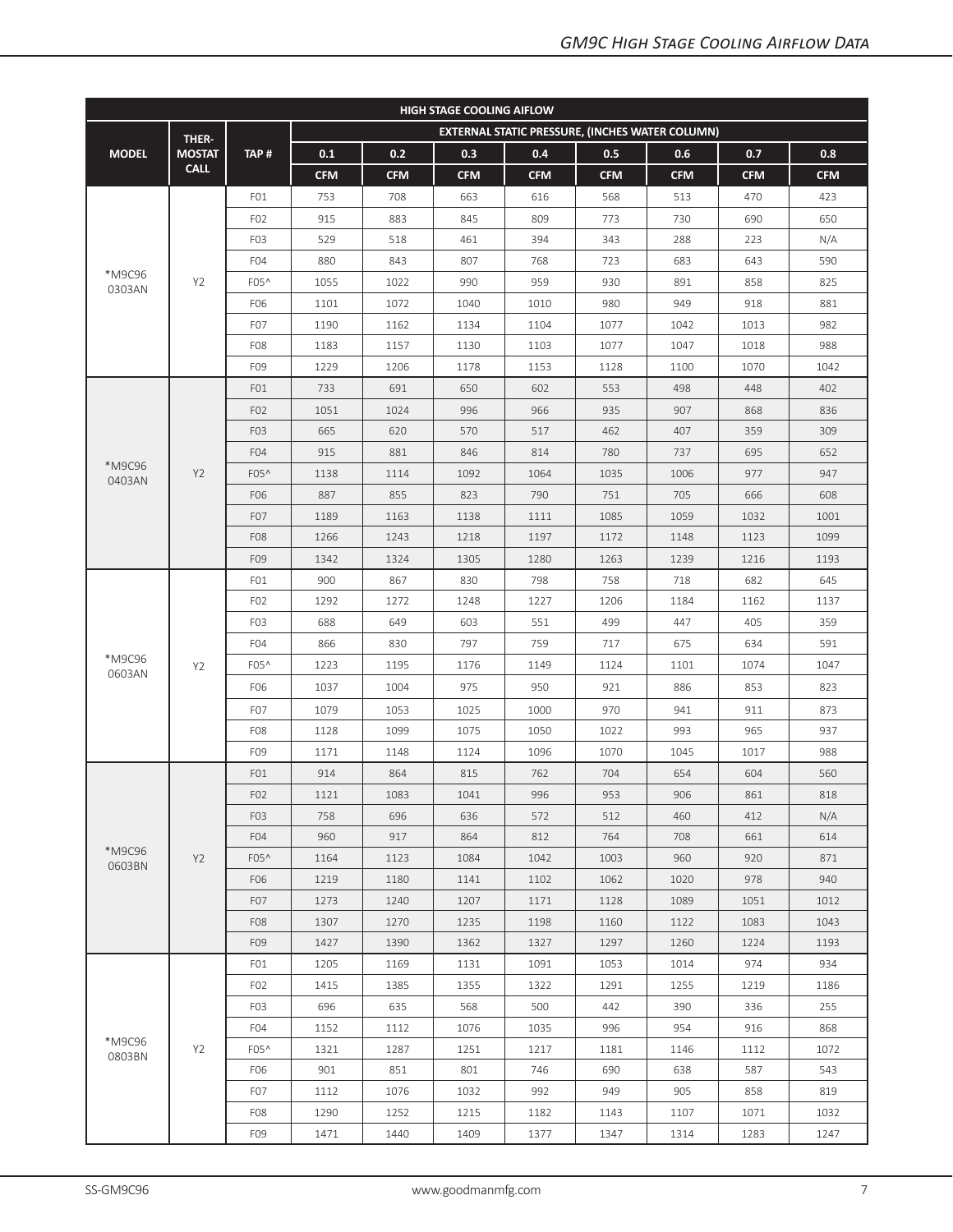| <b>HIGH STAGE COOLING AIFLOW</b> |                |                  |            |            |            |            |                                                 |            |            |            |  |  |
|----------------------------------|----------------|------------------|------------|------------|------------|------------|-------------------------------------------------|------------|------------|------------|--|--|
|                                  | THER-          |                  |            |            |            |            | EXTERNAL STATIC PRESSURE, (INCHES WATER COLUMN) |            |            |            |  |  |
| <b>MODEL</b>                     | <b>MOSTAT</b>  | TAP#             | 0.1        | 0.2        | 0.3        | 0.4        | 0.5                                             | 0.6        | 0.7        | 0.8        |  |  |
|                                  | <b>CALL</b>    |                  | <b>CFM</b> | <b>CFM</b> | <b>CFM</b> | <b>CFM</b> | <b>CFM</b>                                      | <b>CFM</b> | <b>CFM</b> | <b>CFM</b> |  |  |
|                                  |                | FO1              | 1289       | 1234       | 1180       | 1122       | 1058                                            | 991        | 917        | 840        |  |  |
|                                  |                | F <sub>02</sub>  | 1836       | 1784       | 1741       | 1703       | 1664                                            | 1628       | 1585       | 1537       |  |  |
|                                  |                | F <sub>0</sub> 3 | 1297       | 1246       | 1199       | 1142       | 1083                                            | 1020       | 949        | 872        |  |  |
|                                  |                | F <sub>04</sub>  | 1194       | 1137       | 1079       | 1014       | 948                                             | 873        | 792        | 712        |  |  |
| *M9C96<br>0804CN                 | Y <sub>2</sub> | F05^             | 1748       | 1696       | 1650       | 1612       | 1574                                            | 1526       | 1478       | 1428       |  |  |
|                                  |                | F06              | 1451       | 1399       | 1354       | 1309       | 1256                                            | 1200       | 1142       | 1077       |  |  |
|                                  |                | F <sub>0</sub> 7 | 1587       | 1534       | 1489       | 1445       | 1406                                            | 1354       | 1298       | 1244       |  |  |
|                                  |                | F <sub>08</sub>  | 1683       | 1633       | 1589       | 1546       | 1502                                            | 1460       | 1406       | 1355       |  |  |
|                                  |                | F09              | 1919       | 1890       | 1846       | 1807       | 1771                                            | 1735       | 1694       | 1650       |  |  |
|                                  |                | FO1              | 1475       | 1421       | 1369       | 1314       | 1260                                            | 1207       | 1152       | 1097       |  |  |
|                                  |                | F <sub>02</sub>  | 1791       | 1741       | 1699       | 1652       | 1609                                            | 1561       | 1513       | 1465       |  |  |
|                                  |                | F <sub>0</sub> 3 | 924        | 846        | 767        | 684        | 606                                             | 529        | 463        | 398        |  |  |
|                                  | Y2             | F <sub>04</sub>  | 1259       | 1197       | 1138       | 1074       | 1015                                            | 947        | 885        | 821        |  |  |
| *M9C96<br>1004CN                 |                | F05^             | 1710       | 1660       | 1613       | 1583       | 1517                                            | 1470       | 1421       | 1374       |  |  |
|                                  |                | F06              | 1592       | 1536       | 1486       | 1436       | 1383                                            | 1331       | 1281       | 1233       |  |  |
|                                  |                | F <sub>0</sub> 7 | 1627       | 1574       | 1524       | 1474       | 1423                                            | 1370       | 1320       | 1271       |  |  |
|                                  |                | F <sub>08</sub>  | 1921       | 1879       | 1840       | 1791       | 1751                                            | 1705       | 1656       | 1610       |  |  |
|                                  |                | F09              | 2026       | 1981       | 1929       | 1901       | 1858                                            | 1819       | 1773       | 1733       |  |  |
|                                  |                | FO1              | 1259       | 1197       | 1138       | 1074       | 1015                                            | 947        | 885        | 821        |  |  |
|                                  |                | F <sub>02</sub>  | 1791       | 1741       | 1699       | 1652       | 1609                                            | 1561       | 1513       | 1465       |  |  |
|                                  |                | F <sub>0</sub> 3 | 1176       | 1108       | 1044       | 980        | 913                                             | 845        | 779        | 718        |  |  |
|                                  |                | F <sub>04</sub>  | 1347       | 1286       | 1231       | 1172       | 1115                                            | 1055       | 995        | 933        |  |  |
| *M9C96<br>1005CN                 | Y <sub>2</sub> | F05^             | 1921       | 1879       | 1840       | 1791       | 1751                                            | 1705       | 1656       | 1610       |  |  |
|                                  |                | F06              | 1446       | 1404       | 1335       | 1280       | 1226                                            | 1171       | 1117       | 1062       |  |  |
|                                  |                | F <sub>0</sub> 7 | 1618       | 1567       | 1510       | 1460       | 1413                                            | 1364       | 1312       | 1262       |  |  |
|                                  |                | F <sub>08</sub>  | 2009       | 1964       | 1918       | 1886       | 1852                                            | 1811       | 1759       | 1722       |  |  |
|                                  |                | F09              | 2161       | 2122       | 2084       | 2048       | 2010                                            | 1973       | 1940       | 1914       |  |  |
|                                  |                | FO1              | 1766       | 1712       | 1666       | 1612       | 1558                                            | 1506       | 1450       | 1395       |  |  |
|                                  |                | F <sub>02</sub>  | 2205       | 2157       | 2110       | 2064       | 2021                                            | 1974       | 1925       | 1879       |  |  |
|                                  |                | F <sub>0</sub> 3 | 1118       | 1035       | 952        | 860        | 750                                             | 663        | 590        | 519        |  |  |
|                                  |                | F <sub>04</sub>  | 1684       | 1620       | 1561       | 1499       | 1438                                            | 1378       | 1318       | 1259       |  |  |
| *M9C96<br>1205DN                 | Y2             | F05 <sup>^</sup> | 2031       | 1981       | 1933       | 1901       | 1850                                            | 1799       | 1750       | 1702       |  |  |
|                                  |                | F06              | 1220       | 1145       | 1070       | 995        | 952                                             | 907        | 811        | 725        |  |  |
|                                  |                | F <sub>0</sub> 7 | 1357       | 1311       | 1243       | 1175       | 1107                                            | 1021       | 932        | 861        |  |  |
|                                  |                | F <sub>08</sub>  | 1906       | 1877       | 1828       | 1778       | 1726                                            | 1674       | 1622       | 1568       |  |  |
|                                  |                | F09              | 2454       | 2396       | 2347       | 2296       | 2250                                            | 2202       | 2157       | 2113       |  |  |

• ^ DEFAULT SPEED

• All furnaces ship as high speed for cooling. Installer must adjust blower speed as needed.

• For most jobs, about 400 CFM per ton when cooling is desirable.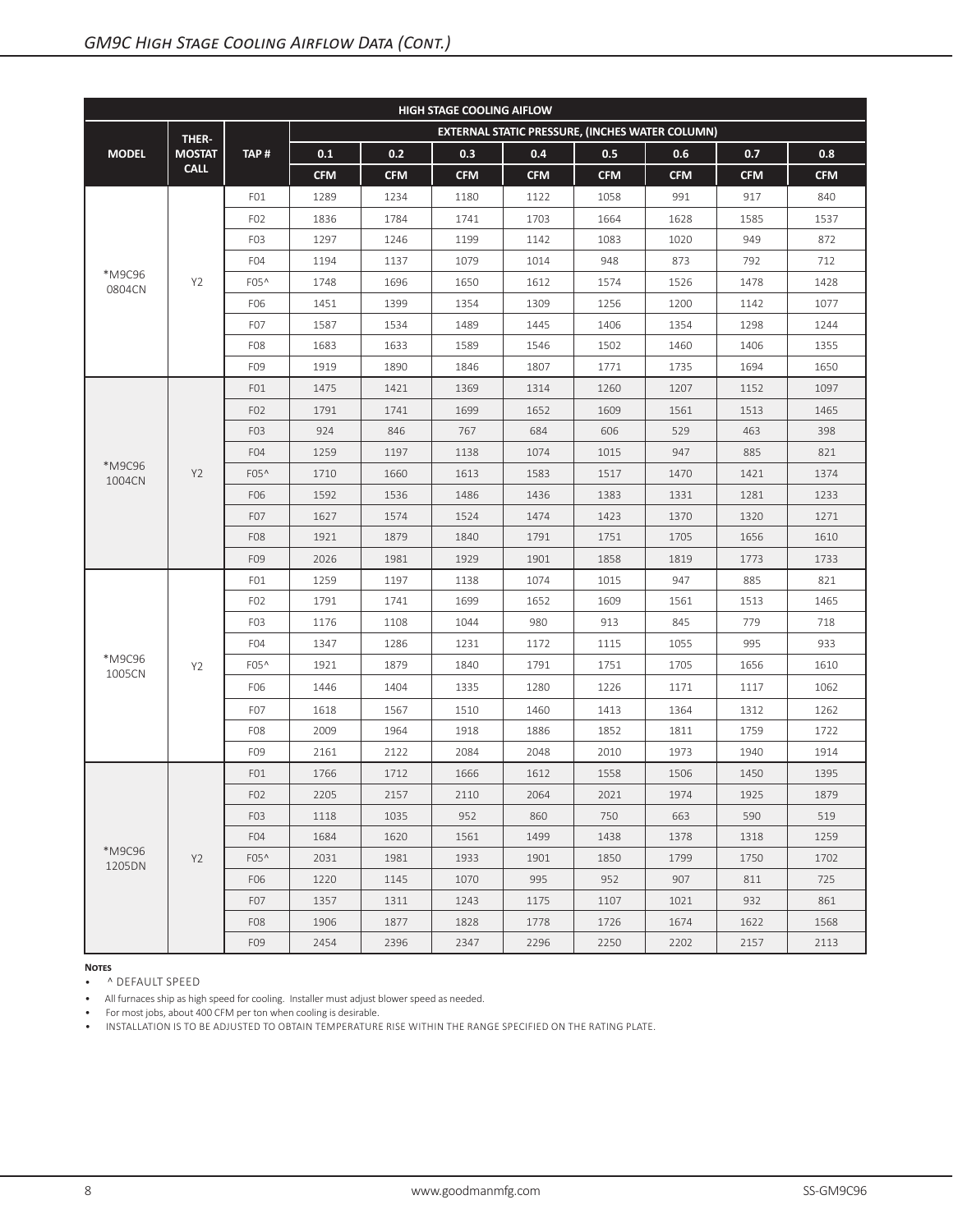| <b>CIRCULATION AIFLOW</b> |               |                  |            |            |            |            |                                                        |            |            |            |  |  |
|---------------------------|---------------|------------------|------------|------------|------------|------------|--------------------------------------------------------|------------|------------|------------|--|--|
|                           | THER-         |                  |            |            |            |            | <b>EXTERNAL STATIC PRESSURE, (INCHES WATER COLUMN)</b> |            |            |            |  |  |
| <b>MODEL</b>              | <b>MOSTAT</b> | TAP#             | 0.1        | 0.2        | 0.3        | 0.4        | 0.5                                                    | 0.6        | 0.7        | 0.8        |  |  |
|                           | <b>CALL</b>   |                  | <b>CFM</b> | <b>CFM</b> | <b>CFM</b> | <b>CFM</b> | <b>CFM</b>                                             | <b>CFM</b> | <b>CFM</b> | <b>CFM</b> |  |  |
|                           |               | FO1              | 753        | 708        | 663        | 616        | 568                                                    | 513        | 470        | 423        |  |  |
|                           |               | F <sub>02</sub>  | 915        | 883        | 845        | 809        | 773                                                    | 730        | 690        | 650        |  |  |
|                           |               | F <sub>0</sub> 3 | 529        | 518        | 461        | 394        | 343                                                    | 288        | 223        | N/A        |  |  |
|                           |               | F <sub>04</sub>  | 880        | 843        | 807        | 768        | 723                                                    | 683        | 643        | 590        |  |  |
| *M9C96<br>0303AN          | G             | F <sub>0</sub> 5 | 1055       | 1022       | 990        | 959        | 930                                                    | 891        | 858        | 825        |  |  |
|                           |               | F06              | 1101       | 1072       | 1040       | 1010       | 980                                                    | 949        | 918        | 881        |  |  |
|                           |               | F <sub>0</sub> 7 | 1190       | 1162       | 1134       | 1104       | 1077                                                   | 1042       | 1013       | 982        |  |  |
|                           |               | F <sub>08</sub>  | 1183       | 1157       | 1130       | 1103       | 1077                                                   | 1047       | 1018       | 988        |  |  |
|                           |               | F09              | 1229       | 1206       | 1178       | 1153       | 1128                                                   | 1100       | 1070       | 1042       |  |  |
|                           |               | FO1              | 733        | 691        | 650        | 602        | 553                                                    | 498        | 448        | 402        |  |  |
|                           |               | F <sub>02</sub>  | 1051       | 1024       | 996        | 966        | 935                                                    | 907        | 868        | 836        |  |  |
|                           |               | F <sub>0</sub> 3 | 665        | 620        | 570        | 517        | 462                                                    | 407        | 359        | 309        |  |  |
|                           |               | F <sub>04</sub>  | 915        | 881        | 846        | 814        | 780                                                    | 737        | 695        | 652        |  |  |
| *M9C96<br>0403AN          | G             | F <sub>05</sub>  | 1138       | 1114       | 1092       | 1064       | 1035                                                   | 1006       | 977        | 947        |  |  |
|                           |               | F06              | 887        | 855        | 823        | 790        | 751                                                    | 705        | 666        | 608        |  |  |
|                           |               | F <sub>0</sub> 7 | 1189       | 1163       | 1138       | 1111       | 1085                                                   | 1059       | 1032       | 1001       |  |  |
|                           |               | F <sub>08</sub>  | 1266       | 1243       | 1218       | 1197       | 1172                                                   | 1148       | 1123       | 1099       |  |  |
|                           |               | F09              | 1342       | 1324       | 1305       | 1280       | 1263                                                   | 1239       | 1216       | 1193       |  |  |
|                           |               | FO1              | 900        | 867        | 830        | 798        | 758                                                    | 718        | 682        | 645        |  |  |
|                           |               | F <sub>02</sub>  | 1292       | 1272       | 1248       | 1227       | 1206                                                   | 1184       | 1162       | 1137       |  |  |
|                           |               | F <sub>0</sub> 3 | 688        | 649        | 603        | 551        | 499                                                    | 447        | 405        | 359        |  |  |
|                           |               | F <sub>04</sub>  | 866        | 830        | 797        | 759        | 717                                                    | 675        | 634        | 591        |  |  |
| *M9C96                    | G             | F <sub>0</sub> 5 | 1223       | 1195       | 1176       | 1149       | 1124                                                   | 1101       | 1074       | 1047       |  |  |
| 0603AN                    |               | F06              | 1037       | 1004       | 975        | 950        | 921                                                    | 886        | 853        | 823        |  |  |
|                           |               | F <sub>0</sub> 7 | 1079       | 1053       | 1025       | 1000       | 970                                                    | 941        | 911        | 873        |  |  |
|                           |               | F <sub>08</sub>  | 1128       | 1099       | 1075       | 1050       | 1022                                                   | 993        | 965        | 937        |  |  |
|                           |               | F09              | 1171       | 1148       | 1124       | 1096       | 1070                                                   | 1045       | 1017       | 988        |  |  |
|                           |               | FO1              | 914        | 864        | 815        | 762        | 704                                                    | 654        | 604        | 560        |  |  |
|                           |               | F <sub>02</sub>  | 1121       | 1083       | 1041       | 996        | 953                                                    | 906        | 861        | 818        |  |  |
|                           |               | F <sub>0</sub> 3 | 758        | 696        | 636        | 572        | 512                                                    | 460        | 412        | N/A        |  |  |
|                           |               | F <sub>04</sub>  | 960        | 917        | 864        | 812        | 764                                                    | 708        | 661        | 614        |  |  |
| *M9C96                    | G             | F <sub>05</sub>  | 1164       | 1123       | 1084       | 1042       | 1003                                                   | 960        | 920        | 871        |  |  |
| 0603BN                    |               | F06              | 1219       | 1180       | 1141       | 1102       | 1062                                                   | 1020       | 978        | 940        |  |  |
|                           |               | F <sub>0</sub> 7 | 1273       | 1240       | 1207       | 1171       | 1128                                                   | 1089       | 1051       | 1012       |  |  |
|                           |               | F <sub>08</sub>  | 1307       | 1270       | 1235       | 1198       | 1160                                                   | 1122       | 1083       | 1043       |  |  |
|                           |               | F09              | 1427       | 1390       | 1362       | 1327       | 1297                                                   | 1260       | 1224       | 1193       |  |  |
|                           |               | FO1              | 1205       | 1169       | 1131       | 1091       | 1053                                                   | 1014       | 974        | 934        |  |  |
|                           |               | F <sub>02</sub>  | 1415       | 1385       | 1355       | 1322       | 1291                                                   | 1255       | 1219       | 1186       |  |  |
|                           |               | F <sub>0</sub> 3 | 696        | 635        | 568        | 500        | 442                                                    | 390        | 336        | 255        |  |  |
|                           |               | F <sub>04</sub>  | 1152       | 1112       | 1076       | 1035       | 996                                                    | 954        | 916        | 868        |  |  |
| *M9C96<br>0803BN          | G             | F <sub>0</sub> 5 | 1321       | 1287       | 1251       | 1217       | 1181                                                   | 1146       | 1112       | 1072       |  |  |
|                           |               | F06              | 901        | 851        | 801        | 746        | 690                                                    | 638        | 587        | 543        |  |  |
|                           |               | F07              | 1112       | 1076       | 1032       | 992        | 949                                                    | 905        | 858        | 819        |  |  |
|                           |               | F <sub>08</sub>  | 1290       | 1252       | 1215       | 1182       | 1143                                                   | 1107       | 1071       | 1032       |  |  |
|                           |               | F09              | 1471       | 1440       | 1409       | 1377       | 1347                                                   | 1314       | 1283       | 1247       |  |  |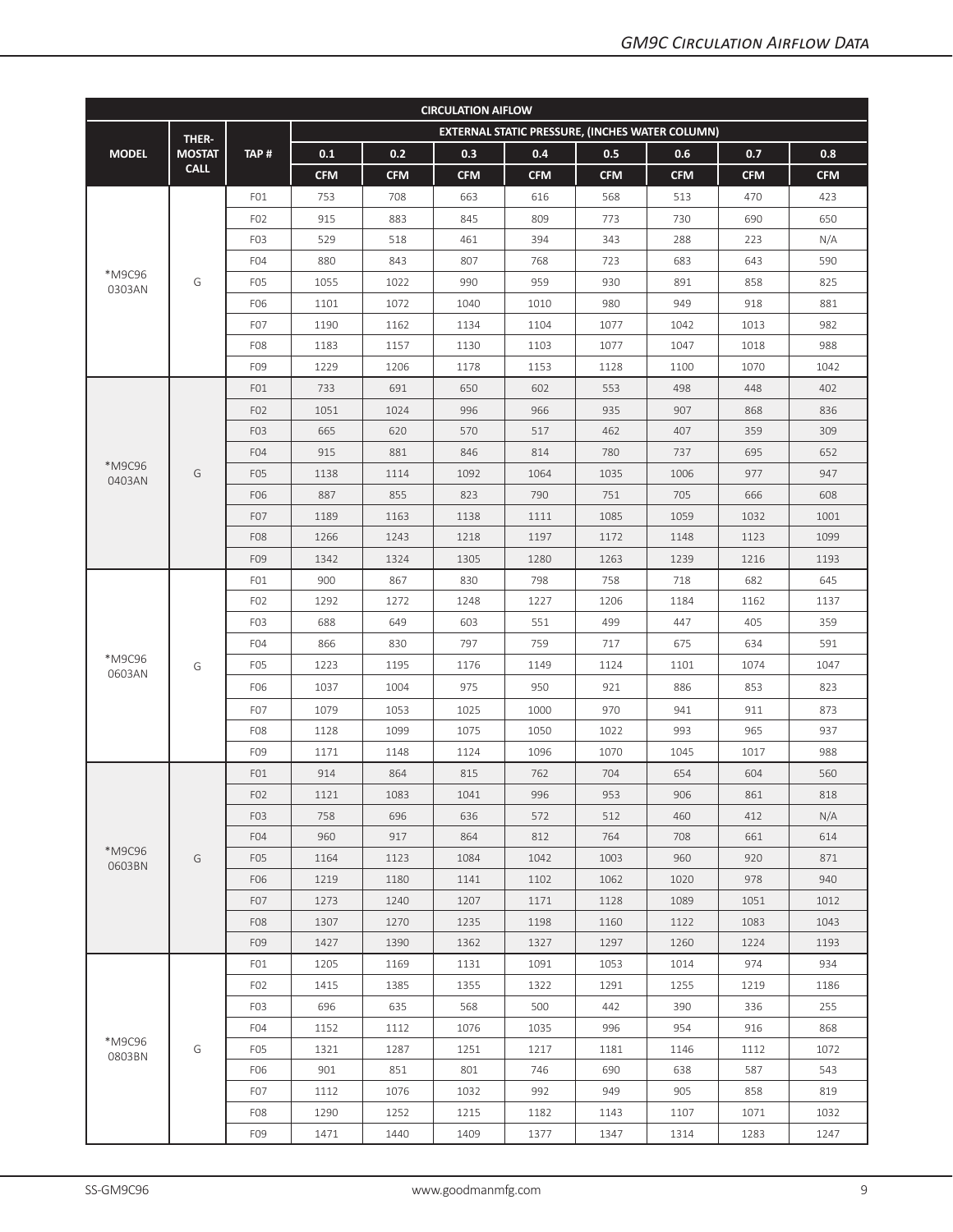| <b>CIRCULATION AIFLOW</b> |               |                  |            |            |            |            |                                                 |            |            |            |  |  |
|---------------------------|---------------|------------------|------------|------------|------------|------------|-------------------------------------------------|------------|------------|------------|--|--|
|                           | THER-         |                  |            |            |            |            | EXTERNAL STATIC PRESSURE, (INCHES WATER COLUMN) |            |            |            |  |  |
| <b>MODEL</b>              | <b>MOSTAT</b> | TAP#             | 0.1        | 0.2        | 0.3        | 0.4        | 0.5                                             | 0.6        | 0.7        | 0.8        |  |  |
|                           | <b>CALL</b>   |                  | <b>CFM</b> | <b>CFM</b> | <b>CFM</b> | <b>CFM</b> | <b>CFM</b>                                      | <b>CFM</b> | <b>CFM</b> | <b>CFM</b> |  |  |
|                           |               | FO1              | 1289       | 1234       | 1180       | 1122       | 1058                                            | 991        | 917        | 840        |  |  |
|                           |               | F <sub>02</sub>  | 1836       | 1784       | 1741       | 1703       | 1664                                            | 1628       | 1585       | 1537       |  |  |
|                           |               | F <sub>0</sub> 3 | 1297       | 1246       | 1199       | 1142       | 1083                                            | 1020       | 949        | 872        |  |  |
|                           |               | F <sub>04</sub>  | 1194       | 1137       | 1079       | 1014       | 948                                             | 873        | 792        | 712        |  |  |
| *M9C96<br>0804CN          | G             | F <sub>0</sub> 5 | 1748       | 1696       | 1650       | 1612       | 1574                                            | 1526       | 1478       | 1428       |  |  |
|                           |               | F06              | 1451       | 1399       | 1354       | 1309       | 1256                                            | 1200       | 1142       | 1077       |  |  |
|                           |               | F <sub>0</sub> 7 | 1587       | 1534       | 1489       | 1445       | 1406                                            | 1354       | 1298       | 1244       |  |  |
|                           |               | F <sub>08</sub>  | 1683       | 1633       | 1589       | 1546       | 1502                                            | 1460       | 1406       | 1355       |  |  |
|                           |               | F09              | 1919       | 1890       | 1846       | 1807       | 1771                                            | 1735       | 1694       | 1650       |  |  |
|                           |               | FO1              | 1475       | 1421       | 1369       | 1314       | 1260                                            | 1207       | 1152       | 1097       |  |  |
|                           |               | FO <sub>2</sub>  | 1791       | 1741       | 1699       | 1652       | 1609                                            | 1561       | 1513       | 1465       |  |  |
|                           |               | F <sub>0</sub> 3 | 924        | 846        | 767        | 684        | 606                                             | 529        | 463        | 398        |  |  |
|                           |               | F <sub>04</sub>  | 1259       | 1197       | 1138       | 1074       | 1015                                            | 947        | 885        | 821        |  |  |
| *M9C96<br>1004CN          | G             | F <sub>0</sub> 5 | 1710       | 1660       | 1613       | 1583       | 1517                                            | 1470       | 1421       | 1374       |  |  |
|                           |               | F06              | 1592       | 1536       | 1486       | 1436       | 1383                                            | 1331       | 1281       | 1233       |  |  |
|                           |               | F <sub>0</sub> 7 | 1627       | 1574       | 1524       | 1474       | 1423                                            | 1370       | 1320       | 1271       |  |  |
|                           |               | F <sub>08</sub>  | 1921       | 1879       | 1840       | 1791       | 1751                                            | 1705       | 1656       | 1610       |  |  |
|                           |               | F09              | 2026       | 1981       | 1929       | 1901       | 1858                                            | 1819       | 1773       | 1733       |  |  |
|                           |               | FO1              | 1259       | 1197       | 1138       | 1074       | 1015                                            | 947        | 885        | 821        |  |  |
|                           |               | F <sub>02</sub>  | 1791       | 1741       | 1699       | 1652       | 1609                                            | 1561       | 1513       | 1465       |  |  |
|                           |               | F <sub>0</sub> 3 | 1176       | 1108       | 1044       | 980        | 913                                             | 845        | 779        | 718        |  |  |
|                           |               | F <sub>04</sub>  | 1347       | 1286       | 1231       | 1172       | 1115                                            | 1055       | 995        | 933        |  |  |
| *M9C96<br>1005CN          | G             | F <sub>0</sub> 5 | 1921       | 1879       | 1840       | 1791       | 1751                                            | 1705       | 1656       | 1610       |  |  |
|                           |               | F <sub>06</sub>  | 1446       | 1404       | 1335       | 1280       | 1226                                            | 1171       | 1117       | 1062       |  |  |
|                           |               | F <sub>0</sub> 7 | 1618       | 1567       | 1510       | 1460       | 1413                                            | 1364       | 1312       | 1262       |  |  |
|                           |               | F <sub>08</sub>  | 2009       | 1964       | 1918       | 1886       | 1852                                            | 1811       | 1759       | 1722       |  |  |
|                           |               | F09              | 2161       | 2122       | 2084       | 2048       | 2010                                            | 1973       | 1940       | 1914       |  |  |
|                           |               | FO <sub>1</sub>  | 1766       | 1712       | 1666       | 1612       | 1558                                            | 1506       | 1450       | 1395       |  |  |
|                           |               | FO <sub>2</sub>  | 2205       | 2157       | 2110       | 2064       | 2021                                            | 1974       | 1925       | 1879       |  |  |
|                           |               | F <sub>0</sub> 3 | 1118       | 1035       | 952        | 860        | 750                                             | 663        | 590        | 519        |  |  |
|                           |               | F <sub>04</sub>  | 1684       | 1620       | 1561       | 1499       | 1438                                            | 1378       | 1318       | 1259       |  |  |
| *M9C96<br>1205DN          | G             | F <sub>05</sub>  | 2031       | 1981       | 1933       | 1901       | 1850                                            | 1799       | 1750       | 1702       |  |  |
|                           |               | F <sub>06</sub>  | 1220       | 1145       | 1070       | 995        | 952                                             | 907        | 811        | 725        |  |  |
|                           |               | F <sub>0</sub> 7 | 1357       | 1311       | 1243       | 1175       | 1107                                            | 1021       | 932        | 861        |  |  |
|                           |               | F <sub>08</sub>  | 1906       | 1877       | 1828       | 1778       | 1726                                            | 1674       | 1622       | 1568       |  |  |
|                           |               | F09              | 2454       | 2396       | 2347       | 2296       | 2250                                            | 2202       | 2157       | 2113       |  |  |

• ^ DEFAULT SPEED

• All furnaces ship as high speed for cooling. Installer must adjust blower speed as needed.

• For most jobs, about 400 CFM per ton when cooling is desirable.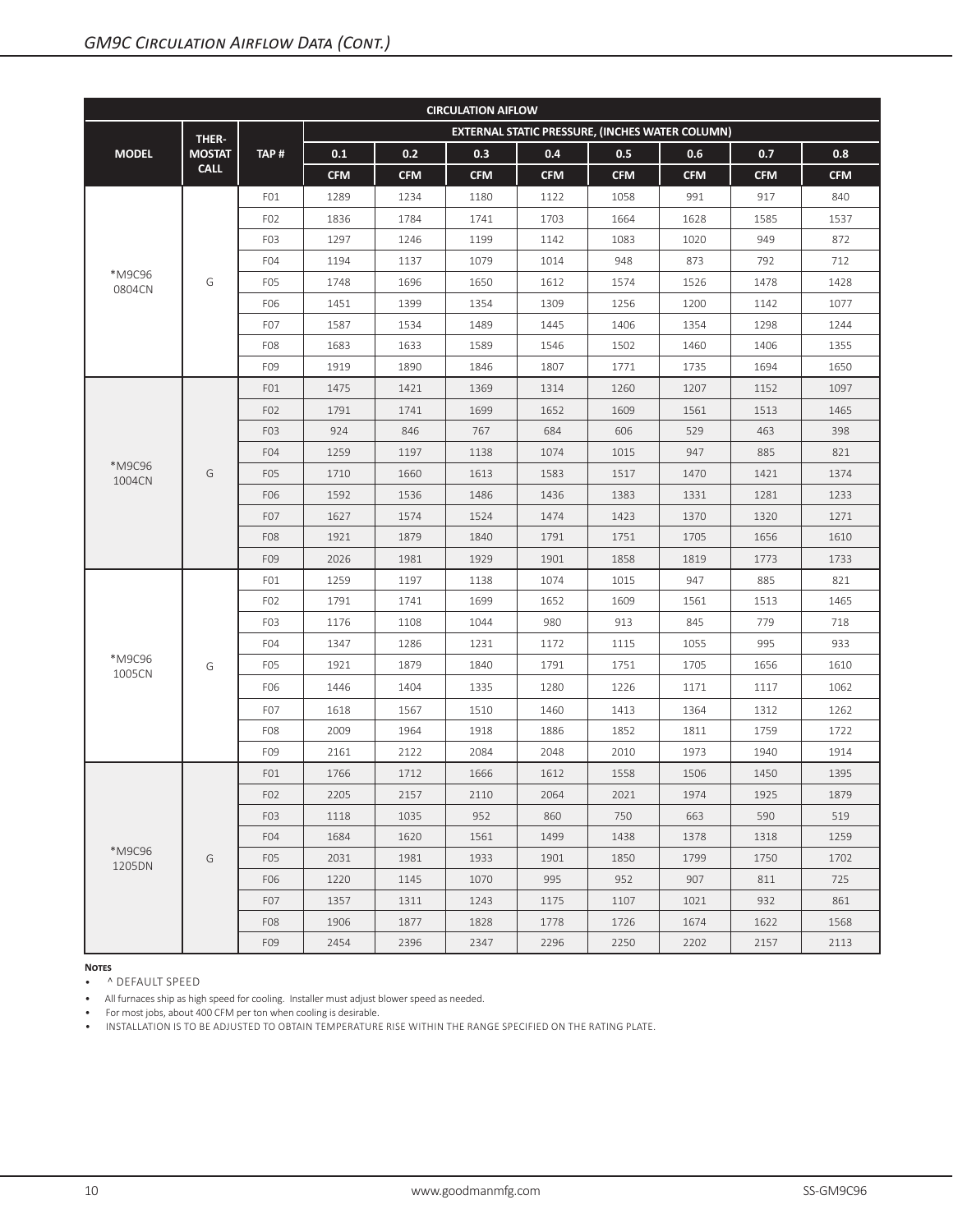|                  | <b>HEATING AIFLOW</b> |                  |            |             |            |             |            |                                                        |            |             |            |             |            |            |            |              |              |
|------------------|-----------------------|------------------|------------|-------------|------------|-------------|------------|--------------------------------------------------------|------------|-------------|------------|-------------|------------|------------|------------|--------------|--------------|
|                  | THER-                 |                  |            |             |            |             |            | <b>EXTERNAL STATIC PRESSURE, (INCHES WATER COLUMN)</b> |            |             |            |             |            |            |            | <b>TEMP</b>  | <b>TEMP</b>  |
| <b>MODEL</b>     | <b>MOSTAT</b>         | TAP#             |            | 0.1         |            | 0.2         |            | 0.3                                                    |            | 0.4         |            | 0.5         | 0.6        | 0.7        | 0.8        | <b>RANGE</b> | <b>RANGE</b> |
|                  | <b>CALL</b>           |                  | <b>CFM</b> | <b>RISE</b> | <b>CFM</b> | <b>RISE</b> | <b>CFM</b> | <b>RISE</b>                                            | <b>CFM</b> | <b>RISE</b> | <b>CFM</b> | <b>RISE</b> | <b>CFM</b> | <b>CFM</b> | <b>CFM</b> | LOW          | <b>HIGH</b>  |
|                  |                       | $F01^{\wedge}$   | 753        | 25          | 708        | 26          | 663        | 28                                                     | 616        | 30          | 568        | 33          | 513        | 470        | 423        |              |              |
|                  | W/W1                  | F03^^            | 529        | N/A         | 518        | N/A         | 461        | N/A                                                    | 394        | N/A         | 343        | N/A         | 288        | 223        | N/A        |              |              |
| *M9C96           |                       | F <sub>04</sub>  | 880        | 21          | 843        | 22          | 807        | 23                                                     | 768        | 24          | 723        | 26          | 683        | 643        | 590        | $20 - 50$    | $20 - 50$    |
| 0303AN           |                       | F02^             | 915        | 29          | 883        | 30          | 845        | 32                                                     | 809        | 33          | 773        | 34          | 730        | 690        | 650        |              |              |
|                  | W <sub>2</sub>        | F <sub>04</sub>  | 880        | 30          | 843        | 32          | 807        | 33                                                     | 768        | 35          | 723        | 37          | 683        | 643        | 590        |              |              |
|                  |                       | F <sub>05</sub>  | 1055       | 25          | 1022       | 26          | 990        | 27                                                     | 959        | 28          | 930        | 29          | 891        | 858        | 825        |              |              |
|                  |                       | $F01^$           | 733        | 34          | 691        | 36          | 650        | 38                                                     | 602        | 41          | 553        | 45          | 498        | 448        | 402        |              |              |
|                  | W/W1                  | F03^^            | 665        | N/A         | 620        | N/A         | 570        | N/A                                                    | 517        | N/A         | 462        | N/A         | 407        | 359        | 309        |              |              |
| *M9C96           |                       | F <sub>04</sub>  | 915        | 27          | 881        | 28          | 846        | 29                                                     | 814        | 31          | 780        | 32          | 737        | 695        | 652        | $20 - 50$    | $20 - 50$    |
| 0403AN           |                       | F02^             | 1051       | 34          | 1024       | 35          | 996        | 36                                                     | 966        | 37          | 935        | 38          | 907        | 868        | 836        |              |              |
|                  | W <sub>2</sub>        | F <sub>04</sub>  | 915        | 39          | 881        | 40          | 846        | 42                                                     | 814        | 44          | 780        | 46          | 737        | 695        | 652        |              |              |
|                  |                       | F <sub>05</sub>  | 1138       | 31          | 1114       | 32          | 1092       | 33                                                     | 1064       | 33          | 1035       | 34          | 1006       | 977        | 947        |              |              |
|                  |                       | $F01^$           | 900        | 40          | 867        | 42          | 830        | 44                                                     | 798        | 46          | 758        | 48          | 718        | 682        | 645        |              |              |
|                  | W/W1                  | F03^^            | 688        | N/A         | 649        | N/A         | 603        | N/A                                                    | 551        | N/A         | 499        | N/A         | 447        | 405        | 359        |              |              |
| *M9C96<br>0603AN |                       | F <sub>04</sub>  | 866        | 42          | 830        | 44          | 797        | 46                                                     | 759        | 48          | 717        | 50          | 675        | 634        | 591        |              |              |
|                  | F02^                  | 1292             | 41         | 1272        | 42         | 1248        | 43         | 1227                                                   | 43         | 1206        | 44         | 1184        | 1162       | 1137       | $20 - 50$  | $30 - 60$    |              |
|                  | W <sub>2</sub>        | F04^^            | 866        | N/A         | 830        | N/A         | 797        | N/A                                                    | 759        | N/A         | 717        | N/A         | 675        | 634        | 591        |              |              |
|                  |                       | F <sub>05</sub>  | 1223       | 44          | 1195       | 45          | 1176       | 45                                                     | 1149       | 46          | 1124       | 47          | 1101       | 1074       | 1047       |              |              |
|                  |                       | $F01^$           | 914        | 41          | 864        | 43          | 815        | 46                                                     | 762        | 49          | 704        | 53          | 654        | 604        | 560        |              |              |
|                  | W/W1                  | F03^^            | 758        | N/A         | 696        | N/A         | 636        | N/A                                                    | 572        | N/A         | 512        | N/A         | 460        | 412        | N/A        |              |              |
| *M9C96           |                       | F <sub>04</sub>  | 960        | 39          | 917        | 41          | 864        | 43                                                     | 812        | 46          | 764        | 49          | 708        | 661        | 614        | $25 - 55$    | $35 - 65$    |
| 0603BN           |                       | F02^             | 1121       | 48          | 1083       | 49          | 1041       | 51                                                     | 996        | 54          | 953        | 56          | 906        | 861        | 818        |              |              |
|                  | W <sub>2</sub>        | F04^^            | 960        | N/A         | 917        | N/A         | 864        | N/A                                                    | 812        | N/A         | 764        | N/A         | 708        | 661        | 614        |              |              |
|                  |                       | F <sub>05</sub>  | 1164       | 46          | 1123       | 47          | 1084       | 49                                                     | 1042       | 51          | 1003       | 53          | 960        | 920        | 871        |              |              |
|                  |                       | $F01^$           | 1205       | 41          | 1169       | 43          | 1131       | 44                                                     | 1091       | 46          | 1053       | 47          | 1014       | 974        | 934        |              |              |
|                  | W/W1                  | F03^^            | 696        | N/A         | 635        | N/A         | 568        | N/A                                                    | 500        | N/A         | 442        | N/A         | 390        | 336        | 255        |              |              |
| *M9C96           |                       | F <sub>04</sub>  | 1152       | 43          | 1112       | 45          | 1076       | 46                                                     | 1035       | 48          | 996        | 50          | 954        | 916        | 868        | 35-65        | $35 - 65$    |
| 0803BN           |                       | F02^             | 1415       | 50          | 1385       | 51          | 1355       | 52                                                     | 1322       | 54          | 1291       | 55          | 1255       | 1219       | 1186       |              |              |
|                  | W <sub>2</sub>        | F04^^            | 1152       | N/A         | 1112       | N/A         | 1076       | N/A                                                    | 1035       | N/A         | 996        | N/A         | 954        | 916        | 868        |              |              |
|                  |                       | F <sub>0</sub> 5 | 1321       | 54          | 1287       | 55          | 1251       | 57                                                     | 1217       | 58          | 1181       | 60          | 1146       | 1112       | 1072       |              |              |
|                  |                       | $F01^{\wedge}$   | 1289       | 39          | 1234       | 40          | 1180       | 42                                                     | 1122       | 44          | 1058       | 47          | 991        | 917        | 840        |              |              |
|                  | W/W1                  | F <sub>0</sub> 3 | 1297       | 38          | 1246       | 40          | 1199       | 42                                                     | 1142       | 44          | 1083       | 46          | 1020       | 949        | 872        |              |              |
| *M9C96           |                       | F <sub>04</sub>  | 1194       | 42          | 1137       | 44          | 1079       | 46                                                     | 1014       | 49          | 948        | 52          | 873        | 792        | 712        |              |              |
| 0804CN           |                       | F02^             | 1836       | 39          | 1784       | 40          | 1741       | 41                                                     | 1703       | 42          | 1664       | 43          | 1628       | 1585       | 1537       | $25 - 55$    | $25 - 55$    |
|                  | W <sub>2</sub>        | F04^^            | 1194       | N/A         | 1137       | N/A         | 1079       | N/A                                                    | 1014       | N/A         | 948        | N/A         | 873        | 792        | 712        |              |              |
|                  |                       | F <sub>05</sub>  | 1748       | 41          | 1696       | 42          | 1650       | 43                                                     | 1612       | 44          | 1574       | 45          | 1526       | 1478       | 1428       |              |              |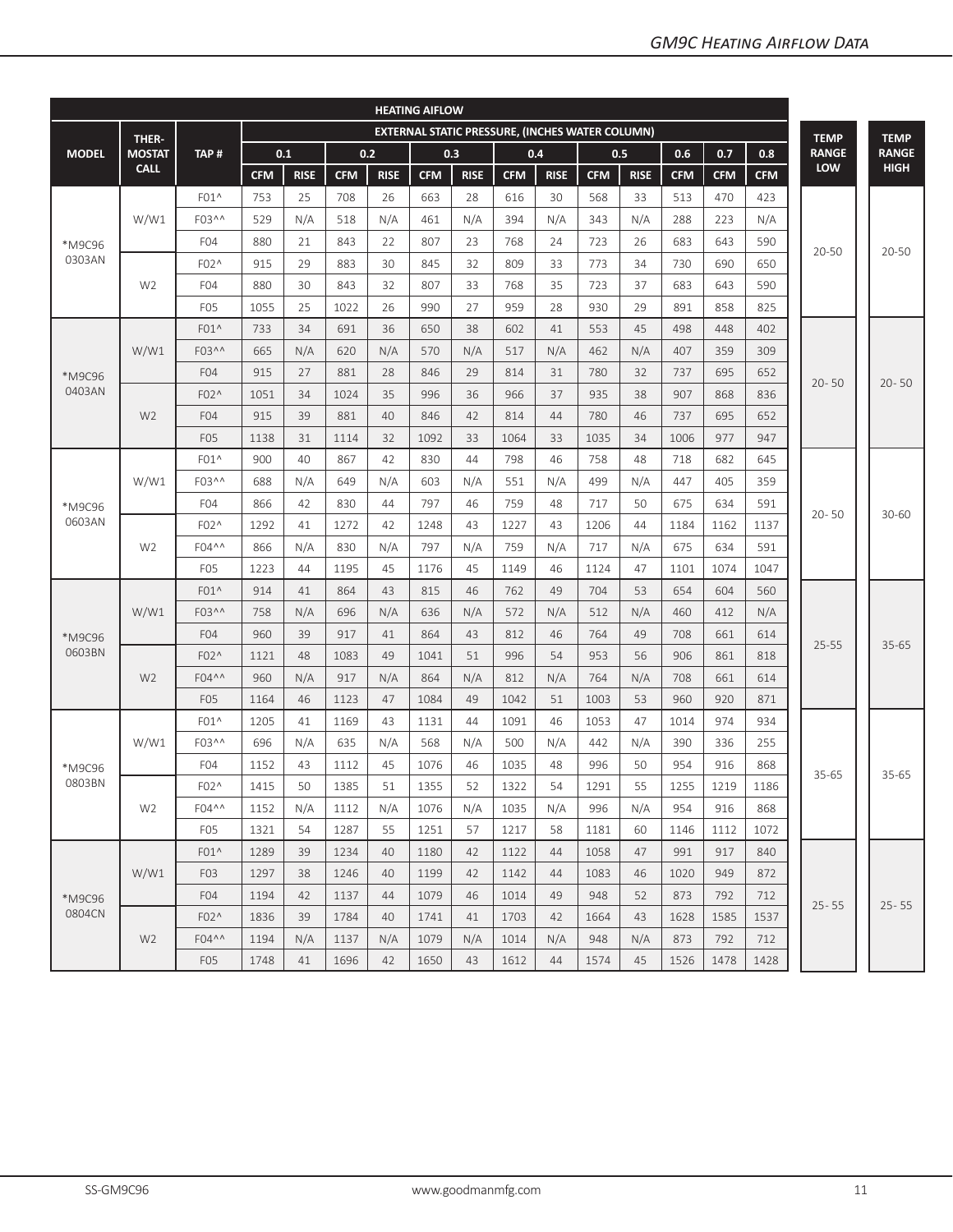| <b>HEATING AIFLOW</b> |                |                       |                                                        |             |            |             |            |             |            |             |            |             |             |            |            |              |              |
|-----------------------|----------------|-----------------------|--------------------------------------------------------|-------------|------------|-------------|------------|-------------|------------|-------------|------------|-------------|-------------|------------|------------|--------------|--------------|
|                       | THER-          |                       | <b>EXTERNAL STATIC PRESSURE, (INCHES WATER COLUMN)</b> |             |            |             |            |             |            |             |            | <b>TEMP</b> | <b>TEMP</b> |            |            |              |              |
| <b>MODEL</b>          | <b>MOSTAT</b>  | TAP#                  |                                                        | 0.1         |            | 0.2         |            | 0.3         |            | 0.4         |            | 0.5         | 0.6         | 0.7        | 0.8        | <b>RANGE</b> | <b>RANGE</b> |
|                       | <b>CALL</b>    |                       | <b>CFM</b>                                             | <b>RISE</b> | <b>CFM</b> | <b>RISE</b> | <b>CFM</b> | <b>RISE</b> | <b>CFM</b> | <b>RISE</b> | <b>CFM</b> | <b>RISE</b> | <b>CFM</b>  | <b>CFM</b> | <b>CFM</b> | LOW          | <b>HIGH</b>  |
| *M9C96<br>1004CN      | W/W1           | F01^                  | 1475                                                   | 42          | 1421       | 44          | 1369       | 45          | 1314       | 47          | 1260       | 49          | 1207        | 1152       | 1097       |              | $35 - 65$    |
|                       |                | F03 <sup>^^</sup>     | 924                                                    | N/A         | 846        | N/A         | 767        | N/A         | 684        | N/A         | 606        | N/A         | 529         | 463        | 398        | $35 - 65$    |              |
|                       |                | F <sub>04</sub>       | 1259                                                   | 49          | 1197       | 52          | 1138       | 55          | 1074       | 58          | 1015       | 61          | 947         | 885        | 821        |              |              |
|                       | W <sub>2</sub> | F02^                  | 1791                                                   | 50          | 1741       | 51          | 1699       | 52          | 1652       | 54          | 1609       | 55          | 1561        | 1513       | 1465       |              |              |
|                       |                | $F04^{\wedge \wedge}$ | 1259                                                   | N/A         | 1197       | N/A         | 1138       | N/A         | 1074       | N/A         | 1015       | N/A         | 947         | 885        | 821        |              |              |
|                       |                | F <sub>05</sub>       | 1710                                                   | 52          | 1660       | 54          | 1613       | 55          | 1583       | 56          | 1517       | 59          | 1470        | 1421       | 1374       |              |              |
|                       | W/W1           | $F01^$                | 1259                                                   | 49          | 1197       | 52          | 1138       | 55          | 1074       | 58          | 1015       | 61          | 947         | 885        | 821        |              | $35 - 65$    |
|                       |                | $F03^{\wedge \wedge}$ | 1176                                                   | N/A         | 1108       | N/A         | 1044       | N/A         | 980        | N/A         | 913        | N/A         | 845         | 779        | 718        |              |              |
| *M9C96                |                | F <sub>04</sub>       | 1347                                                   | 46          | 1286       | 48          | 1231       | 51          | 1172       | 53          | 1115       | 56          | 1055        | 995        | 933        | $35 - 65$    |              |
| 1005CN                | W <sub>2</sub> | F02^                  | 1791                                                   | 50          | 1741       | 51          | 1699       | 52          | 1652       | 54          | 1609       | 55          | 1561        | 1513       | 1465       |              |              |
|                       |                | F04^^                 | 1347                                                   | N/A         | 1286       | N/A         | 1231       | N/A         | 1172       | N/A         | 1115       | N/A         | 1055        | 995        | 933        |              |              |
|                       |                | F <sub>05</sub>       | 1921                                                   | 46          | 1879       | 47          | 1840       | 48          | 1791       | 50          | 1751       | 51          | 1705        | 1656       | 1610       |              |              |
| *M9C96<br>1205DN      | W/W1           | F01^                  | 1766                                                   | 42          | 1712       | 44          | 1666       | 45          | 1612       | 46          | 1558       | 48          | 1506        | 1450       | 1395       |              |              |
|                       |                | F03^^                 | 1118                                                   | N/A         | 1035       | N/A         | 952        | N/A         | 860        | N/A         | 750        | N/A         | 663         | 590        | 519        | $35 - 65$    | $35 - 65$    |
|                       |                | F <sub>04</sub>       | 1684                                                   | 44          | 1620       | 46          | 1561       | 48          | 1499       | 50          | 1438       | 52          | 1378        | 1318       | 1259       |              |              |
|                       | W <sub>2</sub> | $F02^$                | 2205                                                   | 48          | 2157       | 49          | 2110       | 51          | 2064       | 52          | 2021       | 53          | 1974        | 1925       | 1879       |              |              |
|                       |                | $F04^{\wedge \wedge}$ | 1684                                                   | N/A         | 1620       | N/A         | 1561       | N/A         | 1499       | N/A         | 1438       | N/A         | 1378        | 1318       | 1259       |              |              |
|                       |                | F <sub>05</sub>       | 2031                                                   | 53          | 1981       | 54          | 1933       | 55          | 1901       | 56          | 1850       | 58          | 1799        | 1750       | 1702       |              |              |

• ^ DEFAULT SPEED

• All furnaces ship as high speed for cooling. Installer must adjust blower speed as needed.

• For most jobs, about 400 CFM per ton when cooling is desirable.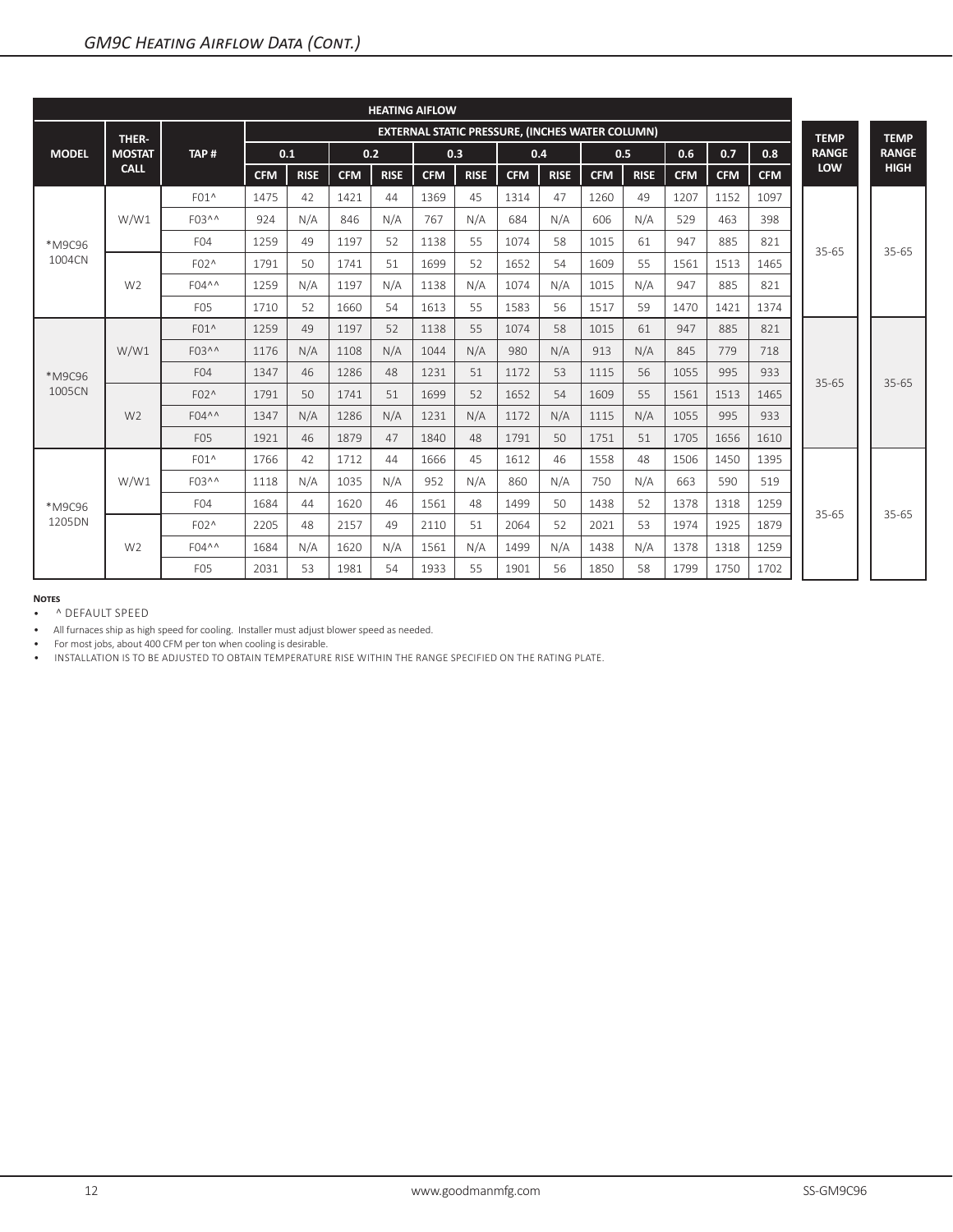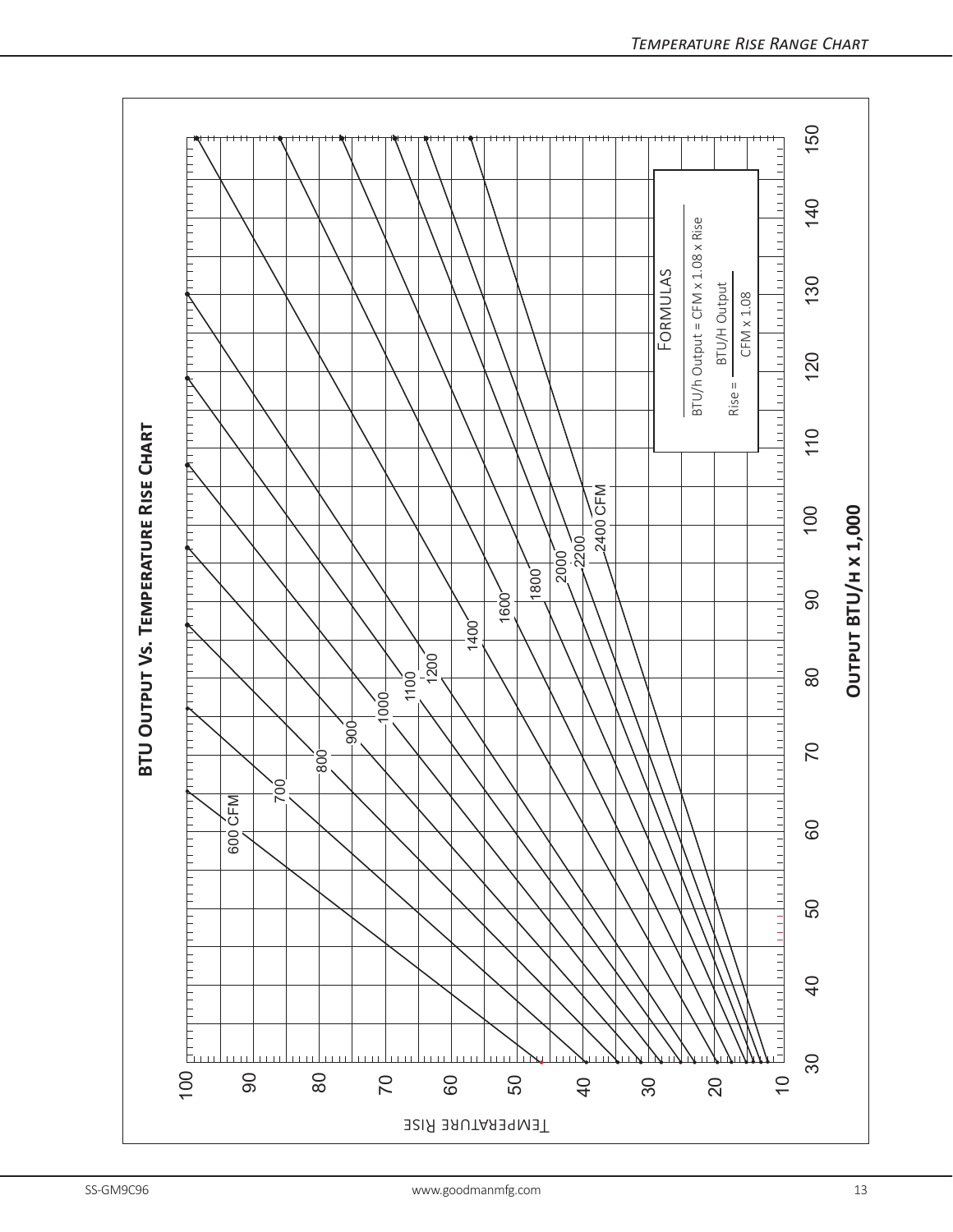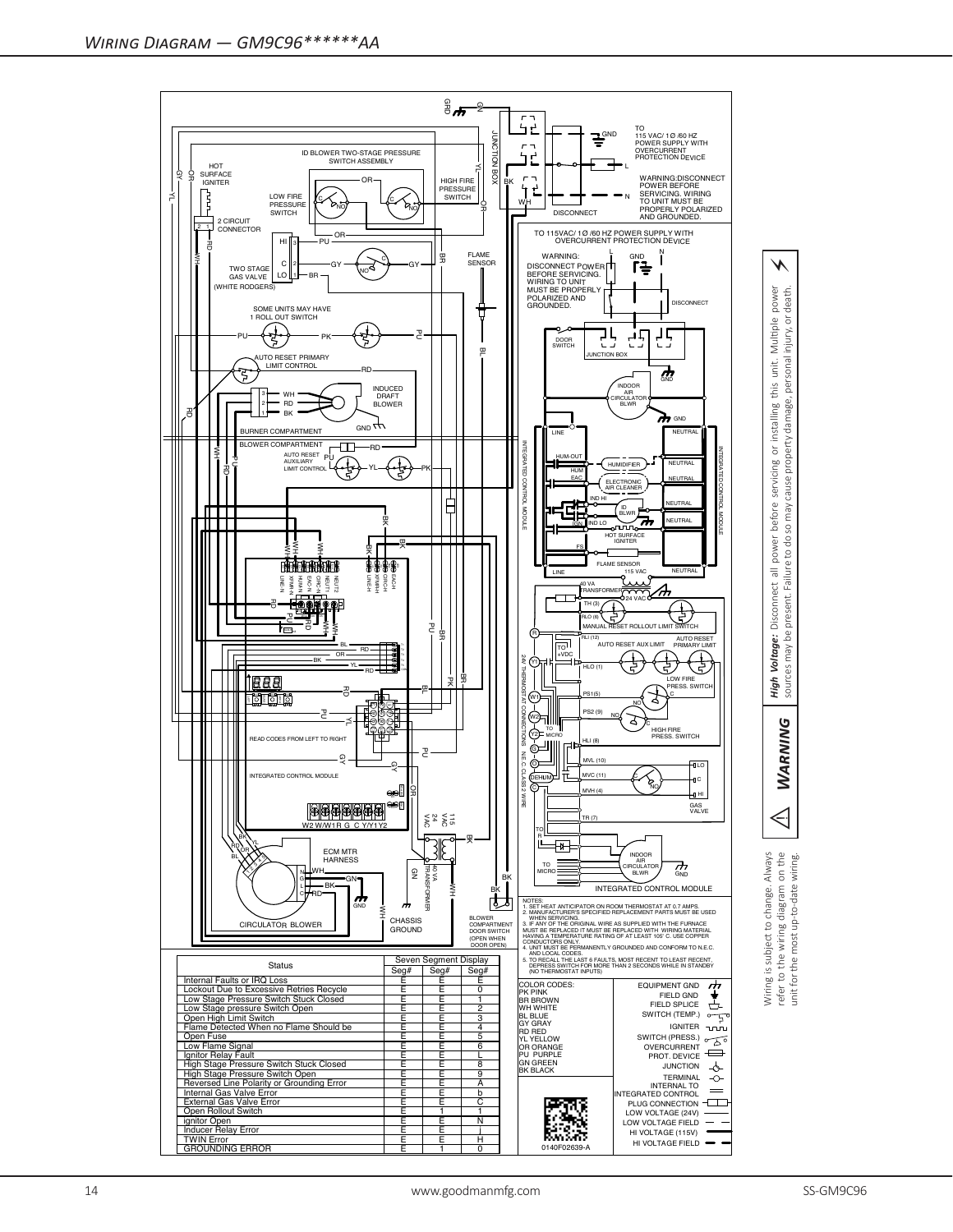| <b>MODEL</b>  | <b>DESCRIPTION</b>                                    | <b>GM9C96</b><br>0303ANA | <b>GM9C96</b><br>0403ANA | <b>GM9C96</b><br>0603ANA | <b>GM9C96</b><br>0603BNA | <b>GM9C96</b><br>0803BNA |
|---------------|-------------------------------------------------------|--------------------------|--------------------------|--------------------------|--------------------------|--------------------------|
| 72950         | Concentric Vent Kit (2")                              | $\sqrt{ }$               | $\sqrt{ }$               | $\sqrt{ }$               | $\sqrt{ }$               | $\sqrt{ }$               |
| 72951         | Concentric Vent Kit (3")                              | $\sqrt{ }$               | $\sqrt{ }$               | $\sqrt{ }$               | $\sqrt{ }$               | $\sqrt{ }$               |
| RF000142      | Drain Kit-Horizontal Left Vertical Flue               | $\sqrt{ }$               | $\sqrt{ }$               | $\sqrt{ }$               | $\sqrt{ }$               | $\sqrt{ }$               |
| EFR02         | External Filter Rack with 16"x25"<br>Permanent Filter | $\sqrt{ }$               | $\sqrt{ }$               | $\sqrt{ }$               | $\sqrt{ }$               | $\sqrt{ }$               |
| 0170K00000S   | Flush Mount Vent Kit-3" or 2"                         | $\sqrt{ }$               | $\sqrt{ }$               | $\sqrt{ }$               | $\sqrt{ }$               | $\sqrt{ }$               |
| 0170K00001S   | Flush Mount Vent Kit- 2"                              | $\sqrt{ }$               | $\sqrt{ }$               | $\sqrt{ }$               | $\sqrt{ }$               | $\sqrt{ }$               |
| AFE18-60A     | Fossil Fuel (Dual Fuel) Kit                           | $\sqrt{ }$               | $\sqrt{ }$               | $\sqrt{ }$               | $\sqrt{ }$               | $\sqrt{ }$               |
| <b>HASFK</b>  | High-Altitude Natural Gas Kit                         | N/A                      | <b>TBD</b>               | <b>TBD</b>               | HASFK-1                  | HASFK-2                  |
| <b>HASFK</b>  | High-Altitude LP Gas Kit                              | N/A                      | <b>TBD</b>               | <b>TBD</b>               | HASFK-1                  | HASFK-2                  |
| 0270F05404    | Horizontal Drain Tubing Kit                           | $\sqrt{ }$               | $\sqrt{ }$               | $\sqrt{ }$               | $\sqrt{ }$               | $\sqrt{ }$               |
| LPLP03        | Low LP Gas Pressure Switch                            | $\sqrt{ }$               | $\sqrt{ }$               | $\sqrt{ }$               | $\sqrt{ }$               | $\sqrt{ }$               |
| <b>LPM-08</b> | LP Conversion Kits                                    | $---$                    | $\sqrt{ }$               | $\sqrt{ }$               | $\sqrt{ }$               | $\sqrt{ }$               |
| LPM-30        | <b>IP Conversion Kit</b>                              | $\sqrt{ }$               | ---                      | $--$                     |                          |                          |

| <b>MODEL</b>  | <b>DESCRIPTION</b>                                           | <b>GM9C96</b><br><b>0804CNA</b> | <b>GM9C96</b><br><b>1004CNA</b> | <b>GM9C96</b><br><b>1005CNA</b> | <b>GM9C96</b><br><b>1205DNA</b> |
|---------------|--------------------------------------------------------------|---------------------------------|---------------------------------|---------------------------------|---------------------------------|
| 72950         | Concentric Vent Kit (2")                                     | $\sqrt{}$                       | $\sqrt{}$                       | $\sqrt{ }$                      |                                 |
| 72951         | Concentric Vent Kit (3")                                     | V                               | $\sqrt{ }$                      | $\sqrt{ }$                      | $\sqrt{ }$                      |
| RF000142      | Drain Kit-Horizontal Left Vertical Flue                      | $\sqrt{ }$                      | $\sqrt{}$                       | $\sqrt{ }$                      | $\sqrt{ }$                      |
| FFR02         | <b>External Filter Rack with 16"x25"</b><br>Permanent Filter | $\sqrt{ }$                      | $\sqrt{}$                       | $\sqrt{ }$                      |                                 |
| 0170K00000S   | Flush Mount Vent Kit-3" or 2"                                | $\sqrt{}$                       | $\sqrt{}$                       | $\sqrt{ }$                      | $\sqrt{ }$                      |
| 0170K00001S   | Flush Mount Vent Kit- 2"                                     | $\sqrt{ }$                      | $\sqrt{ }$                      | $\sqrt{ }$                      |                                 |
| AFF18-60A     | Fossil Fuel (Dual Fuel) Kit                                  | $\sqrt{}$                       | $\sqrt{}$                       | $\sqrt{ }$                      | $\sqrt{ }$                      |
| <b>HASFK</b>  | High-Altitude Natural Gas Kit                                | HASFK-2                         | HASFK-2                         | HASFK-3                         | HASFK-3                         |
| <b>HASFK</b>  | High-Altitude LP Gas Kit                                     | HASFK-2                         | HASFK-2                         | HASFK-2                         | HASFK-2                         |
| 0270F05404    | Horizontal Drain Tubing Kit                                  | $\sqrt{ }$                      | $\sqrt{ }$                      | $\sqrt{ }$                      | $\sqrt{ }$                      |
| <b>IPIP03</b> | Low LP Gas Pressure Switch                                   | $\sqrt{ }$                      | $\sqrt{ }$                      | $\sqrt{ }$                      | $\sqrt{ }$                      |
| <b>LPM-08</b> | <b>IP Conversion Kits</b>                                    | $\sqrt{ }$                      | $\sqrt{ }$                      | $\sqrt{ }$                      | $\sqrt{ }$                      |
| LPM-30        | <b>IP Conversion Kit</b>                                     |                                 |                                 |                                 |                                 |